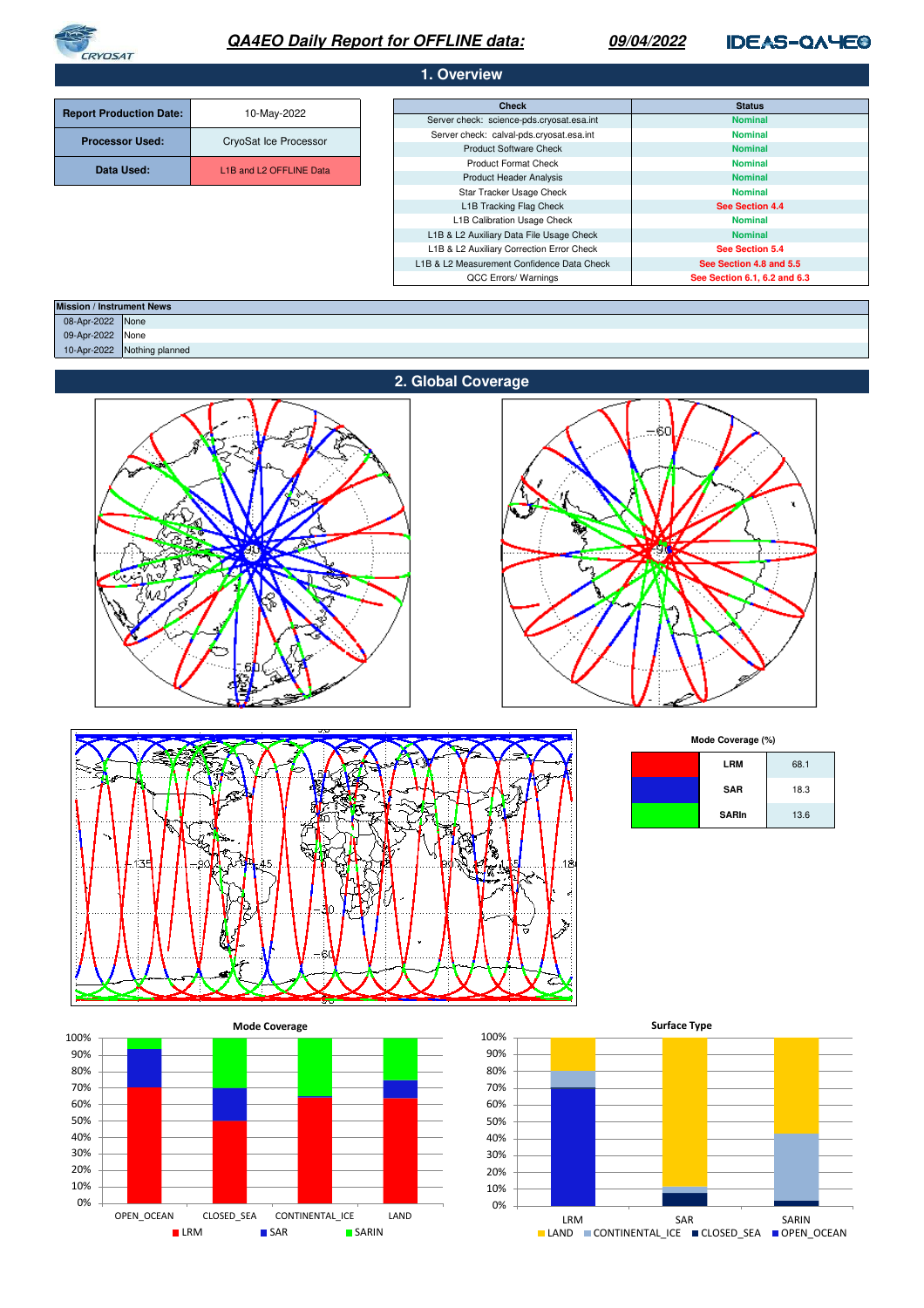The SIRAL instrument configuration for the day of acquisition is provided below.

SIRAL instrument(s) in use: **SIRAL - A** 

# **4. Level 1B Data Quality Check**

## **4.1 L1B Product Format Check**

Each product, retrieved and unpacked from the science server, is checked to ensure it consists of both an XML header file (.HDR) and a product file (.DBL).

**Number of products with errors:** 0

## **4.2 L1B Product Header Analysis**

**Number of products with errors:** 0 For all products, a series of pre-defined checks are carried out on the MPH and SPH in order to identify any inconsistencies and/or errors raised by the ground-segment processing chain.

#### **4.3 Star Tracker Usage Check**

# Each product is checked in order to ensure a valid star tracker file has been used in processing.

**Number of products with errors:** 0

# **4.4 L1B Tracking Flags Check**

CryoSat L1B data includes a tracking flag for each measurement record. The bit value of this flag indicates any problems when set.

Loss of Echo Flag: This flag is currently set for some products over land, but this is to be expected.

#### **Number of products with errors:** 115

| <b>Product</b>                                          | <b>Test Failed</b> | <b>Description</b>                                   |
|---------------------------------------------------------|--------------------|------------------------------------------------------|
| CS_OFFL_SIR_LRM_1B_20220408T235636_20220409T000202_E001 | Loss of echo       | The tracking echo is missing for one or more records |
| CS OFFL SIR LRM 1B 20220409T000309 20220409T000321 E001 | Loss of echo       | The tracking echo is missing for one or more records |
| CS OFFL SIR LRM 1B 20220409T002409 20220409T002429 E001 | Loss of echo       | The tracking echo is missing for one or more records |
| CS_OFFL_SIR_LRM_1B_20220409T002431_20220409T002432_E001 | Loss of echo       | The tracking echo is missing for one or more records |
| CS OFFL SIR LRM 1B 20220409T002434 20220409T002446 E001 | Loss of echo       | The tracking echo is missing for one or more records |
| CS_OFFL_SIR_LRM_1B_20220409T002448_20220409T002620_E001 | Loss of echo       | The tracking echo is missing for one or more records |
| CS_OFFL_SIR_LRM_1B_20220409T002624_20220409T005239_E001 | Loss of echo       | The tracking echo is missing for one or more records |
| CS_OFFL_SIR_LRM_1B_20220409T010617_20220409T013437_E001 | Loss of echo       | The tracking echo is missing for one or more records |
| CS_OFFL_SIR_LRM_1B_20220409T013440_20220409T013457_E001 | Loss of echo       | The tracking echo is missing for one or more records |
| CS OFFL SIR LRM 1B 20220409T013500 20220409T013502 E001 | Loss of echo       | The tracking echo is missing for one or more records |
| CS OFFL SIR LRM 1B 20220409T013504 20220409T013838 E001 | Loss of echo       | The tracking echo is missing for one or more records |
| CS_OFFL_SIR_LRM_1B_20220409T013911_20220409T014118_E001 | Loss of echo       | The tracking echo is missing for one or more records |
| CS_OFFL_SIR_LRM_1B_20220409T025429_20220409T030307_E001 | Loss of echo       | The tracking echo is missing for one or more records |
| CS_OFFL_SIR_LRM_1B_20220409T030409_20220409T030423_E001 | Loss of echo       | The tracking echo is missing for one or more records |
| CS_OFFL_SIR_LRM_1B_20220409T030426_20220409T030909_E001 | Loss of echo       | The tracking echo is missing for one or more records |
| CS_OFFL_SIR_LRM_1B_20220409T031504_20220409T031552_E001 | Loss of echo       | The tracking echo is missing for one or more records |
| CS OFFL SIR LRM 1B 20220409T031642 20220409T031713 E001 | Loss of echo       | The tracking echo is missing for one or more records |
| CS_OFFL_SIR_LRM_1B_20220409T031713_20220409T031803_E001 | Loss of echo       | The tracking echo is missing for one or more records |
| CS_OFFL_SIR_LRM_1B_20220409T044730_20220409T045221_E001 | Loss of echo       | The tracking echo is missing for one or more records |
| CS OFFL SIR LRM 1B 20220409T045249 20220409T045434 E001 | Loss of echo       | The tracking echo is missing for one or more records |
| CS OFFL SIR LRM 1B 20220409T051343 20220409T051431 E001 | Loss of echo       | The tracking echo is missing for one or more records |
| CS_OFFL_SIR_LRM_1B_20220409T051553_20220409T054929_E001 | Loss of echo       | The tracking echo is missing for one or more records |
| CS_OFFL_SIR_LRM_1B_20220409T065219_20220409T065432_E001 | Loss of echo       | The tracking echo is missing for one or more records |
| CS_OFFL_SIR_LRM_1B_20220409T071129_20220409T071250_E001 | Loss of echo       | The tracking echo is missing for one or more records |
| CS_OFFL_SIR_LRM_1B_20220409T071252_20220409T071448_E001 | Loss of echo       | The tracking echo is missing for one or more records |
| CS_OFFL_SIR_LRM_1B_20220409T071604_20220409T072859_E001 | Loss of echo       | The tracking echo is missing for one or more records |
| CS_OFFL_SIR_LRM_1B_20220409T074637_20220409T075947_E001 | Loss of echo       | The tracking echo is missing for one or more records |
| CS OFFL SIR LRM 1B 20220409T083116 20220409T083119 E001 | Loss of echo       | The tracking echo is missing for one or more records |
| CS_OFFL_SIR_LRM_1B_20220409T083122_20220409T083214_E001 | Loss of echo       | The tracking echo is missing for one or more records |
| CS_OFFL_SIR_LRM_1B_20220409T083216_20220409T083220_E001 | Loss of echo       | The tracking echo is missing for one or more records |
| CS_OFFL_SIR_LRM_1B_20220409T083223_20220409T083238_E001 | Loss of echo       | The tracking echo is missing for one or more records |
| CS_OFFL_SIR_LRM_1B_20220409T083240_20220409T083447_E001 | Loss of echo       | The tracking echo is missing for one or more records |
| CS_OFFL_SIR_LRM_1B_20220409T083450_20220409T083528_E001 | Loss of echo       | The tracking echo is missing for one or more records |
| CS OFFL SIR LRM 1B 20220409T083531 20220409T083533 E001 | Loss of echo       | The tracking echo is missing for one or more records |
| CS_OFFL_SIR_LRM_1B_20220409T083536_20220409T083812_E001 | Loss of echo       | The tracking echo is missing for one or more records |
| CS OFFL SIR LRM 1B 20220409T084125 20220409T085149 E001 | Loss of echo       | The tracking echo is missing for one or more records |
| CS OFFL SIR LRM 1B 20220409T085328 20220409T090801 E001 | Loss of echo       | The tracking echo is missing for one or more records |
| CS_OFFL_SIR_LRM_1B_20220409T092637_20220409T092824_E001 | Loss of echo       | The tracking echo is missing for one or more records |
| CS_OFFL_SIR_LRM_1B_20220409T093108_20220409T093604_E001 | Loss of echo       | The tracking echo is missing for one or more records |
| CS OFFL SIR LRM 1B 20220409T094057 20220409T094110 E001 | Loss of echo       | The tracking echo is missing for one or more records |
| CS OFFL SIR LRM 1B 20220409T094113 20220409T094126 E001 | Loss of echo       | The tracking echo is missing for one or more records |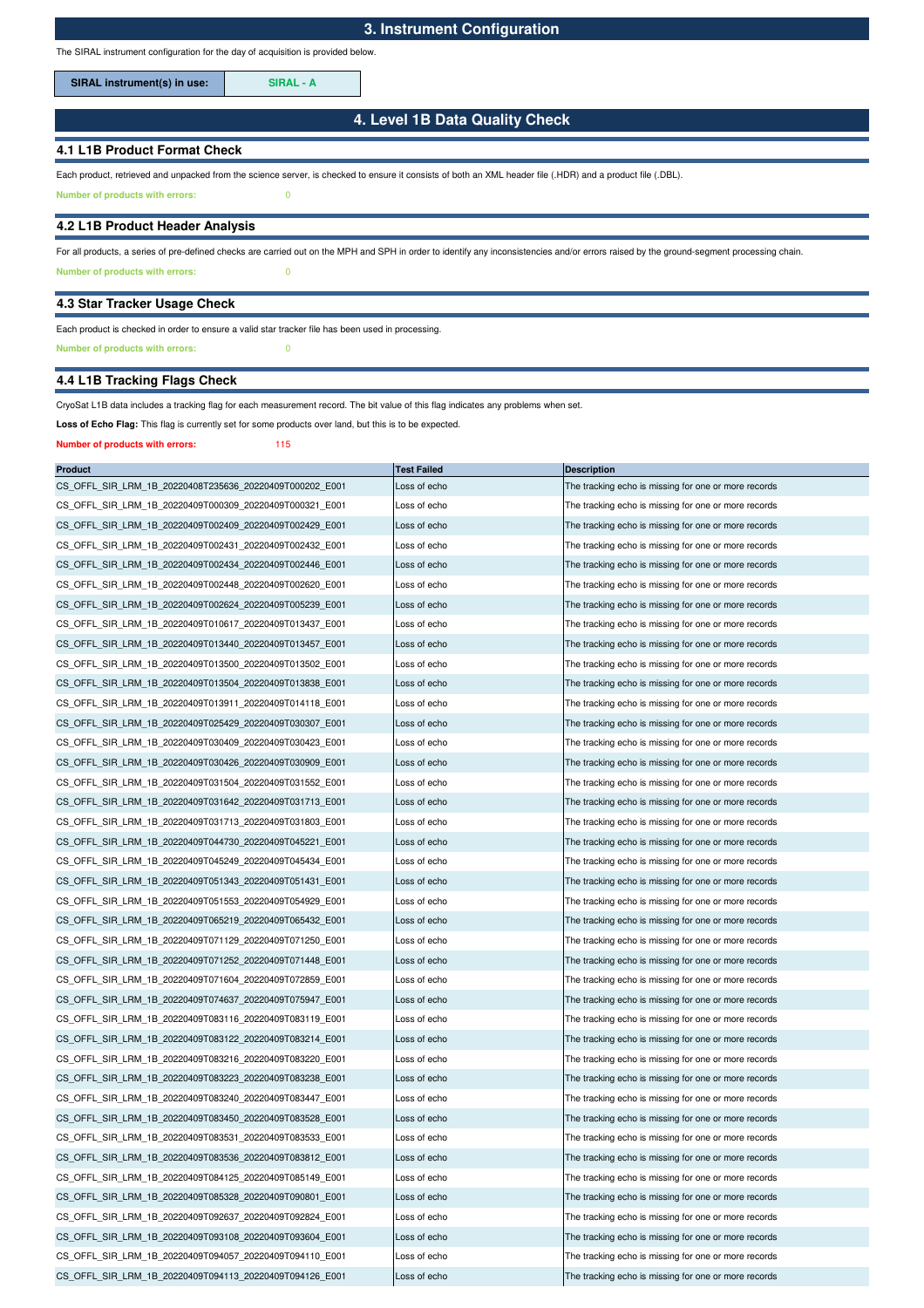CS\_OFFL\_SIR\_LRM\_1B\_20220409T212112\_20220409T212909\_E001 Loss of echo The tracking echo is missing for one or more records CS\_OFFL\_SIR\_LRM\_1B\_20220409T212937\_20220409T213010\_E001 Loss of echo The tracking echo is missing for one or more records CS\_OFFL\_SIR\_LRM\_1B\_20220409T213012\_20220409T213021\_E001 Loss of echo The tracking echo is missing for one or more records CS\_OFFL\_SIR\_LRM\_1B\_20220409T213025\_20220409T213029\_E001 Loss of echo The tracking echo is missing for one or more records CS\_OFFL\_SIR\_LRM\_1B\_20220409T213035\_20220409T213540\_E001 Loss of echo The tracking echo is missing for one or more records CS\_OFFL\_SIR\_LRM\_1B\_20220409T215054\_20220409T215744\_E001 Loss of echo CS\_OFFL\_SIR\_LRM\_1B\_20220409T195149\_20220409T195219\_E001 Loss of echo The tracking echo is missing for one or more records CS\_OFFL\_SIR\_LRM\_1B\_20220409T195222\_20220409T195408\_E001 Loss of echo The tracking echo is missing for one or more records CS\_OFFL\_SIR\_LRM\_1B\_20220409T195412\_20220409T195426\_E001 Loss of echo The tracking echo is missing for one or more records CS\_OFFL\_SIR\_LRM\_1B\_20220409T195429\_20220409T195540\_E001 Loss of echo CS\_OFFL\_SIR\_LRM\_1B\_20220409T201223\_20220409T202436\_E001 Loss of echo The tracking echo is missing for one or more records CS\_OFFL\_SIR\_LRM\_1B\_20220409T202711\_20220409T202949\_E001 Loss of echo The tracking echo is missing for one or more records CS\_OFFL\_SIR\_LRM\_1B\_20220409T203055\_20220409T204157\_E001 Loss of echo The tracking echo is missing for one or more records CS\_OFFL\_SIR\_LRM\_1B\_20220409T204814\_20220409T205048\_E001 Loss of echo The tracking echo is missing for one or more records CS\_OFFL\_SIR\_LRM\_1B\_20220409T211403\_20220409T211645\_E001 Loss of echo The tracking echo is missing for one or more records CS\_OFFL\_SIR\_LRM\_1B\_20220409T152530\_20220409T152735\_E001 Loss of echo The tracking echo is missing for one or more records CS\_OFFL\_SIR\_LRM\_1B\_20220409T152844\_20220409T153315\_E001 Loss of echo The tracking echo is missing for one or more records CS\_OFFL\_SIR\_LRM\_1B\_20220409T165509\_20220409T165648\_E001 Loss of echo The tracking echo is missing for one or more records CS\_OFFL\_SIR\_LRM\_1B\_20220409T165720\_20220409T170216\_E001 Loss of echo The tracking echo is missing for one or more records CS\_OFFL\_SIR\_LRM\_1B\_20220409T181345\_20220409T181400\_E001 Loss of echo The tracking echo is missing for one or more records CS\_OFFL\_SIR\_LRM\_1B\_20220409T181402\_20220409T181551\_E001 Loss of echo The tracking echo is missing for one or more records CS\_OFFL\_SIR\_LRM\_1B\_20220409T190935\_20220409T191129\_E001 Loss of echo The tracking echo is missing for one or more records CS\_OFFL\_SIR\_LRM\_1B\_20220409T191345\_20220409T191626\_E001 Loss of echo The tracking echo is missing for one or more records CS\_OFFL\_SIR\_LRM\_1B\_20220409T192320\_20220409T194522\_E001 Loss of echo The tracking echo is missing for one or more records CS\_OFFL\_SIR\_LRM\_1B\_20220409T194922\_20220409T195132\_E001 Loss of echo The tracking echo is missing for one or more records CS\_OFFL\_SIR\_LRM\_1B\_20220409T195134\_20220409T195146\_E001 CS\_OFFL\_SIR\_LRM\_1B\_20220409T150831\_20220409T150912\_E001 Loss of echo The tracking echo is missing for one or more records CS\_OFFL\_SIR\_LRM\_1B\_20220409T151211\_20220409T151524\_E001 Loss of echo The tracking echo is missing for one or more records CS\_OFFL\_SIR\_LRM\_1B\_20220409T151540\_20220409T151616\_E001 Loss of echo The tracking echo is missing for one or more records CS\_OFFL\_SIR\_LRM\_1B\_20220409T151618\_20220409T151628\_E001 Loss of echo The tracking echo is missing for one or more records CS\_OFFL\_SIR\_LRM\_1B\_20220409T151849\_20220409T152021\_E001 Loss of echo The tracking echo is missing for one or more records CS\_OFFL\_SIR\_LRM\_1B\_20220409T152205\_20220409T152353\_E001 Loss of echo The tracking echo is missing for one or more records CS\_OFFL\_SIR\_LRM\_1B\_20220409T133634\_20220409T133710\_E001 Loss of echo The tracking echo is missing for one or more records CS\_OFFL\_SIR\_LRM\_1B\_20220409T133712\_20220409T133716\_E001 Loss of echo The tracking echo is missing for one or more records CS\_OFFL\_SIR\_LRM\_1B\_20220409T133718\_20220409T133750\_E001 Loss of echo The tracking echo is missing for one or more records CS\_OFFL\_SIR\_LRM\_1B\_20220409T133753\_20220409T134431\_E001 Loss of echo The tracking echo is missing for one or more records CS\_OFFL\_SIR\_LRM\_1B\_20220409T134435\_20220409T135739\_E001 Loss of echo The tracking echo is missing for one or more records CS\_OFFL\_SIR\_LRM\_1B\_20220409T140828\_20220409T141631\_E001 Loss of echo The tracking echo is missing for one or more records CS\_OFFL\_SIR\_LRM\_1B\_20220409T113026\_20220409T113536\_E001 Loss of echo The tracking echo is missing for one or more records CS\_OFFL\_SIR\_LRM\_1B\_20220409T115242\_20220409T115721\_E001 Loss of echo The tracking echo is missing for one or more records CS\_OFFL\_SIR\_LRM\_1B\_20220409T120131\_20220409T122701\_E001 Loss of echo The tracking echo is missing for one or more records CS\_OFFL\_SIR\_LRM\_1B\_20220409T123358\_20220409T123723\_E001 Loss of echo The tracking echo is missing for one or more records CS\_OFFL\_SIR\_LRM\_1B\_20220409T133038\_20220409T133409\_E001 Loss of echo The tracking echo is missing for one or more records CS\_OFFL\_SIR\_LRM\_1B\_20220409T133443\_20220409T133550\_E001 Loss of echo The tracking echo is missing for one or more records CS\_OFFL\_SIR\_LRM\_1B\_20220409T101751\_20220409T101844\_E001 Loss of echo The tracking echo is missing for one or more records CS\_OFFL\_SIR\_LRM\_1B\_20220409T102234\_20220409T102347\_E001 Loss of echo The tracking echo is missing for one or more records CS\_OFFL\_SIR\_LRM\_1B\_20220409T102349\_20220409T102425\_E001 Loss of echo The tracking echo is missing for one or more records CS\_OFFL\_SIR\_LRM\_1B\_20220409T105037\_20220409T105437\_E001 Loss of echo The tracking echo is missing for one or more records CS\_OFFL\_SIR\_LRM\_1B\_20220409T105458\_20220409T105709\_E001 Loss of echo The tracking echo is missing for one or more records CS\_OFFL\_SIR\_LRM\_1B\_20220409T110056\_20220409T112933\_E001 Loss of echo The tracking echo is missing for one or more records CS\_OFFL\_SIR\_LRM\_1B\_20220409T101003\_20220409T101512\_E001 Loss of echo The tracking echo is missing for one or more records CS\_OFFL\_SIR\_LRM\_1B\_20220409T101515\_20220409T101527\_E001 Loss of echo The tracking echo is missing for one or more records CS\_OFFL\_SIR\_LRM\_1B\_20220409T101529\_20220409T101608\_E001 Loss of echo The tracking echo is missing for one or more records CS\_OFFL\_SIR\_LRM\_1B\_20220409T101610\_20220409T101733\_E001 Loss of echo The tracking echo is missing for one or more records CS\_OFFL\_SIR\_LRM\_1B\_20220409T101737\_20220409T101743\_E001 Loss of echo The tracking echo is missing for one or more records CS\_OFFL\_SIR\_LRM\_1B\_20220409T101745\_20220409T101749\_E001 Loss of echo The tracking echo is missing for one or more records CS\_OFFL\_SIR\_LRM\_1B\_20220409T094141\_20220409T094209\_E001 Loss of echo The tracking echo is missing for one or more records CS\_OFFL\_SIR\_LRM\_1B\_20220409T094216\_20220409T094219\_E001 Loss of echo The tracking echo is missing for one or more records CS\_OFFL\_SIR\_LRM\_1B\_20220409T094221\_20220409T094237\_E001 Loss of echo The tracking echo is missing for one or more records CS\_OFFL\_SIR\_LRM\_1B\_20220409T094243\_20220409T094541\_E001 Loss of echo The tracking echo is missing for one or more records CS\_OFFL\_SIR\_LRM\_1B\_20220409T094704\_20220409T095414\_E001 Loss of echo The tracking echo is missing for one or more records CS\_OFFL\_SIR\_LRM\_1B\_20220409T100912\_20220409T100927\_E001 Loss of echo The tracking echo is missing for one or more records CS\_OFFL\_SIR\_LRM\_1B\_20220409T094130\_20220409T094131\_E001 Loss of echo The tracking echo is missing for one or more records CS\_OFFL\_SIR\_LRM\_1B\_20220409T094134\_20220409T094135\_E001 Loss of echo The tracking echo is missing for one or more records

Loss of echo The tracking echo is missing for one or more records The tracking echo is missing for one or more records The tracking echo is missing for one or more records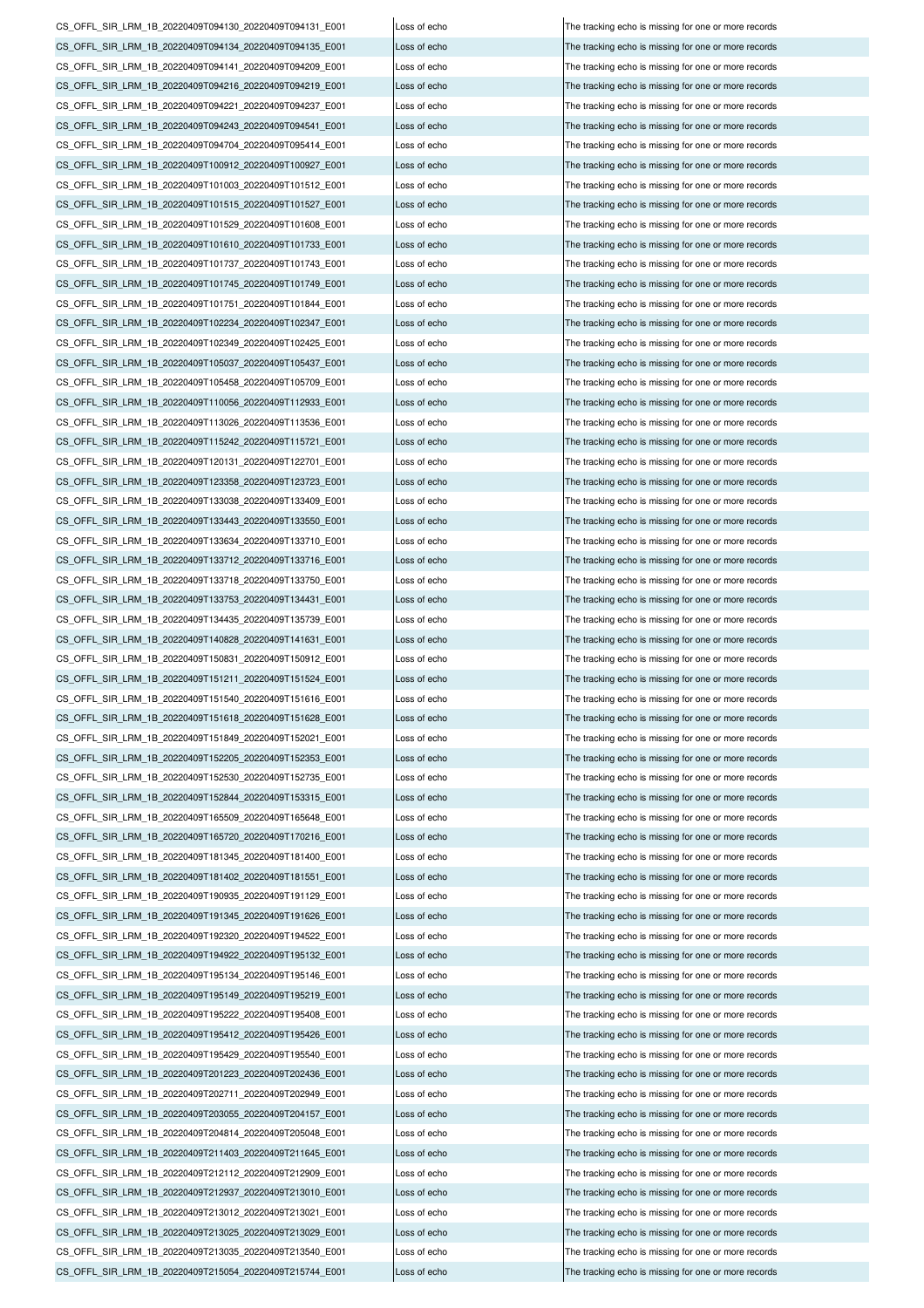| CS OFFL SIR LRM 1B 20220409T215926 20220409T220231 E001 | Loss of echo | The tracking echo is missing for one or more records |
|---------------------------------------------------------|--------------|------------------------------------------------------|
| CS OFFL SIR LRM 1B 20220409T220234 20220409T222325 E001 | Loss of echo | The tracking echo is missing for one or more records |
| CS OFFL SIR LRM 1B 20220409T222559 20220409T223451 E001 | Loss of echo | The tracking echo is missing for one or more records |
| CS OFFL SIR LRM 1B 20220409T223709 20220409T230104 E001 | Loss of echo | The tracking echo is missing for one or more records |
| CS OFFL SIR LRM 1B 20220409T230111 20220409T230138 E001 | Loss of echo | The tracking echo is missing for one or more records |
| CS OFFL SIR LRM 1B 20220409T230432 20220409T230436 E001 | Loss of echo | The tracking echo is missing for one or more records |
| CS OFFL SIR LRM 1B 20220409T230438 20220409T230527 E001 | Loss of echo | The tracking echo is missing for one or more records |
| CS OFFL SIR LRM 1B 20220409T230703 20220409T231049 E001 | Loss of echo | The tracking echo is missing for one or more records |
| CS OFFL SIR LRM 1B 20220409T232547 20220409T232641 E001 | Loss of echo | The tracking echo is missing for one or more records |
| CS OFFL SIR LRM 1B 20220409T232803 20220410T000219 E001 | Loss of echo | The tracking echo is missing for one or more records |

#### **4.5 L1B Calibration Usage Check**

**Number of products with errors:** 0 Each product is checked in order to ensure that the necessary calibration files have been used in processing.

## **4.6 L1B Auxilary Data File Usage Check**

Each product is checked for missing Data Set Descriptors with respect to a pre-determined baseline and also to check the validity of Auxiliary Data Files is correct. **Number of products with errors:** 0

## **4.7 L1B Auxiliary Correction Error Check**

CryoSat L1B data includes a correction error flag for each measurement record. The bit value of this flag indicates any problems when set.

**Number of products with errors:** 0

#### **4.8 L1B Measurement Confidence Data Check**

CryoSat L1B data includes a measurement confidence flag for each measurement record. The bit value of this flag indicates any problems when set.

**Currently, there are several common error flags raised in the Level 1B products which are expected due to operational mode or surface type. All common flags are summarised in the list below, followed by a table of any additional issues arising from this test.**

**Block Degraded Flag:** This flag is currently set for a number of individual records generally at the start or end of products (all modes), but this is to be expected.

**Number of products with errors:** 0 Phase Perturbation Applied Flag: This flag is currently set for all L1B SARIn products, indicating that the ADC correction application is deactivated, but this is in line with the current configuration.

## **5. Level 2 Data Quality Check**

#### **5.1 L2 Product Format Check**

Each product, retrieved and unpacked from the science server, is checked to ensure it consists of both an XML header file (.HDR) and a product file (.DBL).

**Number of products with errors:** 0

## **5.2 L2 Product Header Analysis**

**Number of products with errors:** 0 For all products, a series of pre-defined checks are carried out on the MPH and SPH in order to identify any inconsistencies and/or errors raised by the ground-segment processing chain.

#### **5.3 L2 Auxiliary Data File Usage Check**

Each product is checked for missing Data Set Descriptors with respect to a pre-determined baseline and also to check the validity of Auxiliary Data Files is correct. **Number of products with errors:** 0

#### **5.4 L2 Auxiliary Correction Error Check**

CryoSat L2 data includes a correction error flag for each measurement record. The bit value of this flag indicates any problems when set.

Currently, there are several common error flags raised in the Level 2 products which are expected due to operational mode or surface type. All common flags are summarised in the list<br>below, followed by a table of any addit

Sea State Bias error: This flag is currently set in all L2 LRM products over ocean, indicating a problem with the sea state bias fou on anomaly, the sea state bias field is currently unfilled in all Baseline-E L2 LRM products. This anomaly will be resolved in the next IPF update.

Snow Depth Model error: This flag is currently set in all L2 SAR products over ocean, which fall outside of the extent of the current snow depth model. Currently the snow depth model is only availlable over the high-latitude Arctic. There is no model currently provided for the Antarctic or marginal Arctic regions. An updated model will be provided in the next IPF update.

| Number of products with errors: | 109 |
|---------------------------------|-----|
|---------------------------------|-----|

| <b>Product</b>                                         | <b>Test Failed</b> | <b>Description</b>                                                                                                                    |
|--------------------------------------------------------|--------------------|---------------------------------------------------------------------------------------------------------------------------------------|
| CS OFFL SIR SAR 2 20220409T005239 20220409T005426 E001 | Snow depth model   | There is an error with the Snow Depth value, where one or more records<br>falls outside of the extent of the current snow depth model |
| CS OFFL SIR SAR 2 20220409T014119 20220409T014318 E001 | Snow depth model   | There is an error with the Snow Depth value, where one or more records<br>falls outside of the extent of the current snow depth model |
| CS OFFL SIR SAR 2 20220409T014404 20220409T015422 E001 | Snow depth model   | There is an error with the Snow Depth value, where one or more records<br>falls outside of the extent of the current snow depth model |
| CS OFFL SIR SAR 2 20220409T023151 20220409T023434 E001 | Snow depth model   | There is an error with the Snow Depth value, where one or more records<br>falls outside of the extent of the current snow depth model |
| CS OFFL SIR SAR 2 20220409T024451 20220409T024515 E001 | Snow depth model   | There is an error with the Snow Depth value, where one or more records<br>falls outside of the extent of the current snow depth model |
| CS OFFL SIR SAR 2 20220409T025123 20220409T025428 E001 | Snow depth model   | There is an error with the Snow Depth value, where one or more records<br>falls outside of the extent of the current snow depth model |
| CS OFFL SIR SAR 2 20220409T031205 20220409T031317 E001 | Snow depth model   | There is an error with the Snow Depth value, where one or more records<br>falls outside of the extent of the current snow depth model |
| CS OFFL SIR SAR 2 20220409T031436 20220409T031504 E001 | Snow depth model   | There is an error with the Snow Depth value, where one or more records<br>falls outside of the extent of the current snow depth model |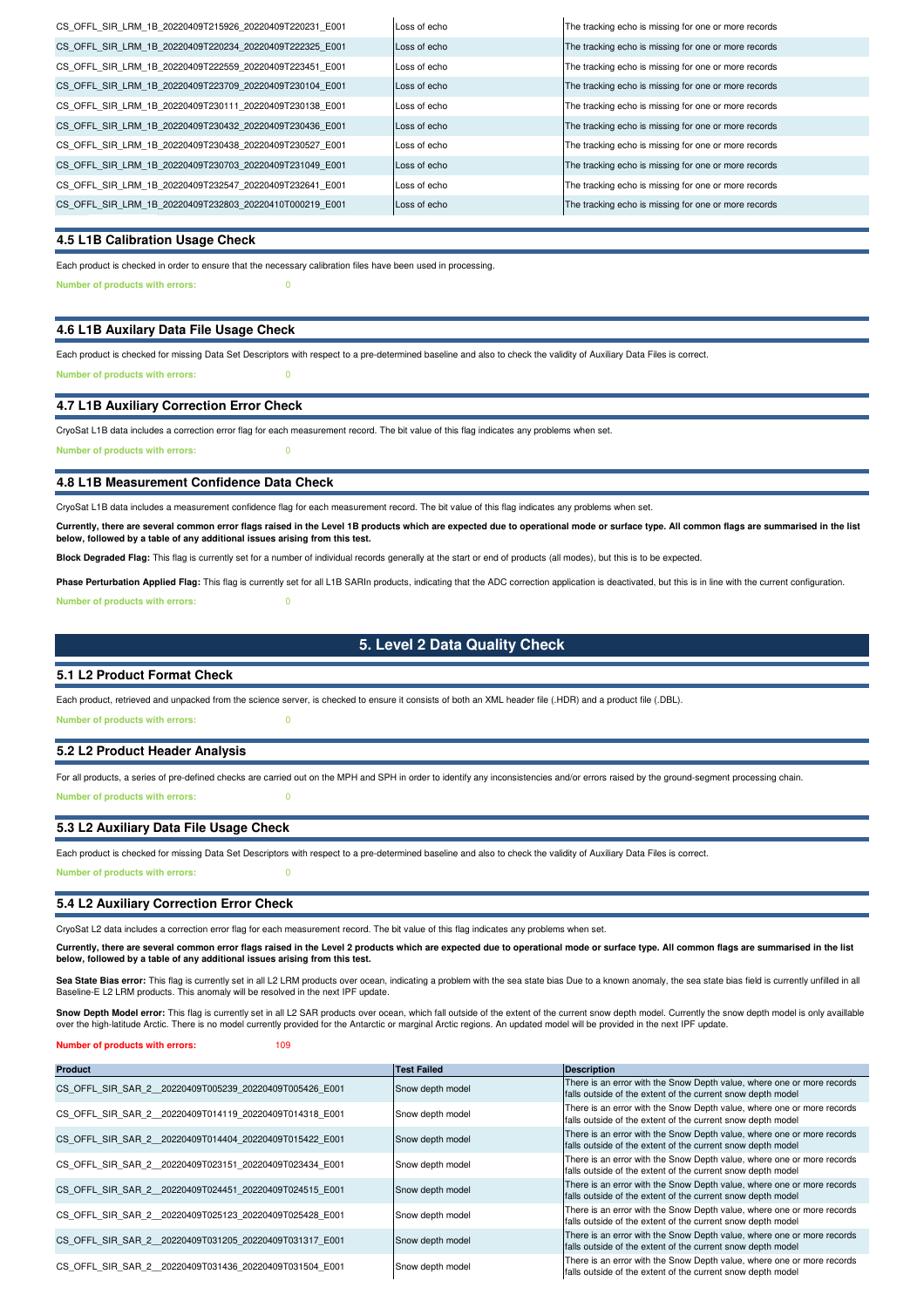| CS_OFFL_SIR_SAR_2_20220409T031803_20220409T032112 E001  | Snow depth model | There is an error with the Snow Depth value, where one or more records<br>falls outside of the extent of the current snow depth model |
|---------------------------------------------------------|------------------|---------------------------------------------------------------------------------------------------------------------------------------|
| CS OFFL SIR SAR 2 20220409T032430 20220409T033315 E001  | Snow depth model | There is an error with the Snow Depth value, where one or more records<br>falls outside of the extent of the current snow depth model |
| CS OFFL SIR SAR 2 20220409T033525 20220409T033529 E001  | Snow depth model | There is an error with the Snow Depth value, where one or more records<br>falls outside of the extent of the current snow depth model |
| CS OFFL SIR SAR 2 20220409T033530 20220409T033630 E001  | Snow depth model | There is an error with the Snow Depth value, where one or more records                                                                |
| CS OFFL SIR SAR 2 20220409T033713 20220409T033730 E001  | Snow depth model | falls outside of the extent of the current snow depth model<br>There is an error with the Snow Depth value, where one or more records |
| CS OFFL SIR SAR 2 20220409T041114 20220409T041345 E001  | Snow depth model | falls outside of the extent of the current snow depth model<br>There is an error with the Snow Depth value, where one or more records |
| CS OFFL SIR SAR 2 20220409T041810 20220409T041812 E001  | Snow depth model | falls outside of the extent of the current snow depth model<br>There is an error with the Snow Depth value, where one or more records |
|                                                         |                  | falls outside of the extent of the current snow depth model<br>There is an error with the Snow Depth value, where one or more records |
| CS OFFL SIR SAR 2 20220409T042345 20220409T042426 E001  | Snow depth model | falls outside of the extent of the current snow depth model<br>There is an error with the Snow Depth value, where one or more records |
| CS OFFL SIR SAR 2 20220409T045221 20220409T045249 E001  | Snow depth model | falls outside of the extent of the current snow depth model<br>There is an error with the Snow Depth value, where one or more records |
| CS OFFL SIR SAR 2 20220409T045434 20220409T045751 E001  | Snow depth model | falls outside of the extent of the current snow depth model<br>There is an error with the Snow Depth value, where one or more records |
| CS_OFFL_SIR_SAR_2_20220409T045751_20220409T050406_E001  | Snow depth model | falls outside of the extent of the current snow depth model<br>There is an error with the Snow Depth value, where one or more records |
| CS_OFFL_SIR_SAR_2_20220409T051431_20220409T051445_E001  | Snow depth model | falls outside of the extent of the current snow depth model                                                                           |
| CS OFFL SIR SAR 2 20220409T051448 20220409T051503 E001  | Snow depth model | There is an error with the Snow Depth value, where one or more records<br>falls outside of the extent of the current snow depth model |
| CS OFFL SIR SAR 2 20220409T051505 20220409T051553 E001  | Snow depth model | There is an error with the Snow Depth value, where one or more records<br>falls outside of the extent of the current snow depth model |
| CS OFFL SIR SAR 2 20220409T054930 20220409T055054 E001  | Snow depth model | There is an error with the Snow Depth value, where one or more records<br>falls outside of the extent of the current snow depth model |
| CS OFFL SIR SAR 2 20220409T055708 20220409T055714 E001  | Snow depth model | There is an error with the Snow Depth value, where one or more records<br>falls outside of the extent of the current snow depth model |
| CS OFFL SIR SAR 2 20220409T055721 20220409T055726 E001  | Snow depth model | There is an error with the Snow Depth value, where one or more records<br>falls outside of the extent of the current snow depth model |
| CS OFFL SIR SAR 2 20220409T060231 20220409T060408 E001  | Snow depth model | There is an error with the Snow Depth value, where one or more records<br>falls outside of the extent of the current snow depth model |
| CS OFFL SIR SAR 2 20220409T063941 20220409T064002 E001  | Snow depth model | There is an error with the Snow Depth value, where one or more records<br>falls outside of the extent of the current snow depth model |
| CS OFFL SIR SAR 2 20220409T065433 20220409T065435 E001  | Snow depth model | There is an error with the Snow Depth value, where one or more records<br>falls outside of the extent of the current snow depth model |
| CS_OFFL_SIR_SAR_2_20220409T065437_20220409T065503_E001  | Snow depth model | There is an error with the Snow Depth value, where one or more records<br>falls outside of the extent of the current snow depth model |
| CS OFFL SIR SAR 2 20220409T065505 20220409T065508 E001  | Snow depth model | There is an error with the Snow Depth value, where one or more records                                                                |
| CS OFFL SIR SAR 2 20220409T065512 20220409T065931 E001  | Snow depth model | falls outside of the extent of the current snow depth model<br>There is an error with the Snow Depth value, where one or more records |
| CS OFFL SIR SAR 2 20220409T070647 20220409T071128 E001  | Snow depth model | falls outside of the extent of the current snow depth model<br>There is an error with the Snow Depth value, where one or more records |
| CS OFFL SIR SAR 2 20220409T071448 20220409T071603 E001  | Snow depth model | falls outside of the extent of the current snow depth model<br>There is an error with the Snow Depth value, where one or more records |
| CS_OFFL_SIR_SAR_2_20220409T072900_20220409T072911_E001  | Snow depth model | falls outside of the extent of the current snow depth model<br>There is an error with the Snow Depth value, where one or more records |
|                                                         |                  | falls outside of the extent of the current snow depth model<br>There is an error with the Snow Depth value, where one or more records |
| CS_OFFL_SIR_SAR_2_20220409T073608_20220409T073613_E001  | Snow depth model | falls outside of the extent of the current snow depth model<br>There is an error with the Snow Depth value, where one or more records |
| CS_OFFL_SIR_SAR_2_20220409T073620_20220409T073626_E001  | Snow depth model | falls outside of the extent of the current snow depth model<br>There is an error with the Snow Depth value, where one or more records |
| CS OFFL SIR SAR 2 20220409T074019 20220409T074637 E001  | Snow depth model | falls outside of the extent of the current snow depth model<br>There is an error with the Snow Depth value, where one or more records |
| CS OFFL SIR SAR 2 20220409T075948 20220409T080201 E001  | Snow depth model | falls outside of the extent of the current snow depth model<br>There is an error with the Snow Depth value, where one or more records |
| CS_OFFL_SIR_SAR_2_20220409T081428_20220409T081707_E001  | Snow depth model | falls outside of the extent of the current snow depth model                                                                           |
| CS_OFFL_SIR_SAR_2_20220409T081707_20220409T082202_E001  | Snow depth model | There is an error with the Snow Depth value, where one or more records<br>falls outside of the extent of the current snow depth model |
| CS_OFFL_SIR_SAR_2_20220409T085149_20220409T085328_E001  | Snow depth model | There is an error with the Snow Depth value, where one or more records<br>falls outside of the extent of the current snow depth model |
| CS_OFFL_SIR_SAR_2_20220409T090802_20220409T090828_E001  | Snow depth model | There is an error with the Snow Depth value, where one or more records<br>falls outside of the extent of the current snow depth model |
| CS OFFL SIR SAR 2 20220409T091520 20220409T091526 E001  | Snow depth model | There is an error with the Snow Depth value, where one or more records<br>falls outside of the extent of the current snow depth model |
| CS_OFFL_SIR_SAR_2_20220409T092451_20220409T092453_E001  | Snow depth model | There is an error with the Snow Depth value, where one or more records<br>falls outside of the extent of the current snow depth model |
| CS OFFL SIR SAR 2 20220409T092559 20220409T092637 E001  | Snow depth model | There is an error with the Snow Depth value, where one or more records<br>falls outside of the extent of the current snow depth model |
| CS OFFL SIR SAR 2 20220409T095536 20220409T095743 E001  | Snow depth model | There is an error with the Snow Depth value, where one or more records<br>falls outside of the extent of the current snow depth model |
| CS_OFFL_SIR_SAR_2_20220409T102426_20220409T102551_E001  | Snow depth model | There is an error with the Snow Depth value, where one or more records<br>falls outside of the extent of the current snow depth model |
| CS OFFL SIR SAR 2 20220409T104709 20220409T104735 E001  | Snow depth model | There is an error with the Snow Depth value, where one or more records<br>falls outside of the extent of the current snow depth model |
| CS_OFFL_SIR_SAR_2_20220409T105952_20220409T110055_E001  | Snow depth model | There is an error with the Snow Depth value, where one or more records<br>falls outside of the extent of the current snow depth model |
| CS OFFL SIR SAR 2 20220409T122701 20220409T122709 E001  | Snow depth model | There is an error with the Snow Depth value, where one or more records                                                                |
| CS_OFFL_SIR_SAR_2__20220409T123845_20220409T124029_E001 | Snow depth model | falls outside of the extent of the current snow depth model<br>There is an error with the Snow Depth value, where one or more records |
| CS OFFL SIR SAR 2 20220409T132859 20220409T133038 E001  | Snow depth model | falls outside of the extent of the current snow depth model<br>There is an error with the Snow Depth value, where one or more records |
| CS_OFFL_SIR_SAR_2_20220409T133551_20220409T133633_E001  | Snow depth model | falls outside of the extent of the current snow depth model<br>There is an error with the Snow Depth value, where one or more records |
| CS OFFL SIR SAR 2 20220409T135740 20220409T140018 E001  |                  | falls outside of the extent of the current snow depth model<br>There is an error with the Snow Depth value, where one or more records |
|                                                         | Snow depth model | falls outside of the extent of the current snow depth model<br>There is an error with the Snow Depth value, where one or more records |
| CS_OFFL_SIR_SAR_2__20220409T140637_20220409T140704_E001 | Snow depth model | falls outside of the extent of the current snow depth model<br>There is an error with the Snow Depth value, where one or more records |
| CS_OFFL_SIR_SAR_2__20220409T141743_20220409T141944_E001 | Snow depth model | falls outside of the extent of the current snow depth model<br>There is an error with the Snow Depth value, where one or more records |
| CS_OFFL_SIR_SAR_2__20220409T145511_20220409T145608_E001 | Snow depth model | falls outside of the extent of the current snow depth model                                                                           |
| CS_OFFL_SIR_SAR_2_20220409T150912_20220409T150949_E001  | Snow depth model | There is an error with the Snow Depth value, where one or more records<br>falls outside of the extent of the current snow depth model |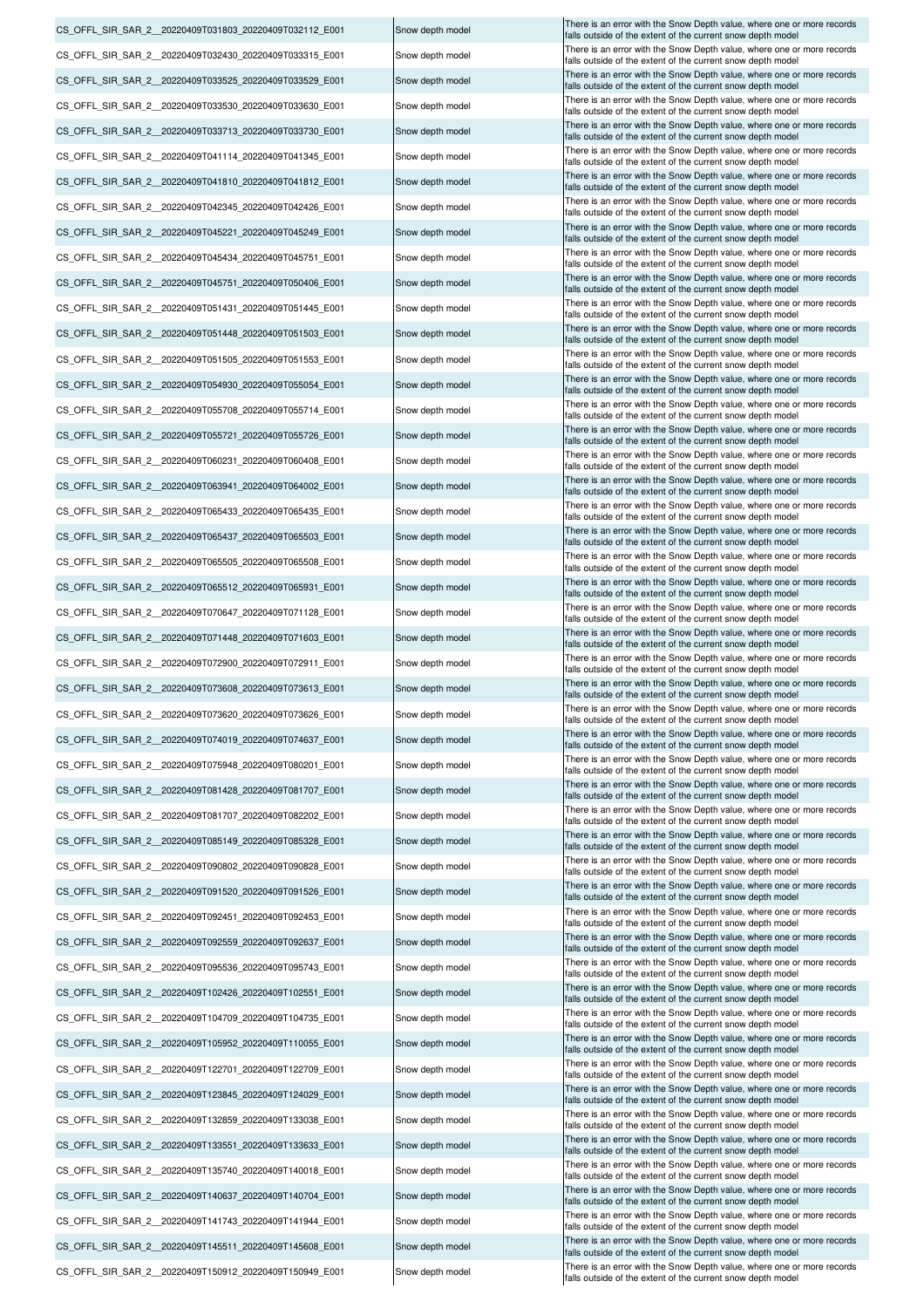|                                                         |                        | There is an error with the Snow Depth value, where one or more records                                                                |
|---------------------------------------------------------|------------------------|---------------------------------------------------------------------------------------------------------------------------------------|
| CS_OFFL_SIR_SAR_2__20220409T151112_20220409T151211_E001 | Snow depth model       | falls outside of the extent of the current snow depth model                                                                           |
| CS OFFL SIR SAR 2 20220409T151806 20220409T151849 E001  | Snow depth model       | There is an error with the Snow Depth value, where one or more records<br>falls outside of the extent of the current snow depth model |
| CS OFFL SIR SAR 2 20220409T153316 20220409T153615 E001  | Snow depth model       | There is an error with the Snow Depth value, where one or more records<br>falls outside of the extent of the current snow depth model |
| CS OFFL SIR SAR 2 20220409T153642 20220409T153645 E001  | Snow depth model       | There is an error with the Snow Depth value, where one or more records                                                                |
|                                                         |                        | falls outside of the extent of the current snow depth model<br>There is an error with the Snow Depth value, where one or more records |
| CS_OFFL_SIR_SAR_2_20220409T154556_20220409T154638_E001  | Snow depth model       | falls outside of the extent of the current snow depth model<br>There is an error with the Snow Depth value, where one or more records |
| CS_OFFL_SIR_SAR_2_20220409T155625_20220409T155918_E001  | Snow depth model       | falls outside of the extent of the current snow depth model                                                                           |
| CS_OFFL_SIR_SAR_2_20220409T162134_20220409T162419_E001  | Snow depth model       | There is an error with the Snow Depth value, where one or more records<br>falls outside of the extent of the current snow depth model |
| CS OFFL SIR SAR 2 20220409T163345 20220409T163520 E001  | Snow depth model       | There is an error with the Snow Depth value, where one or more records<br>falls outside of the extent of the current snow depth model |
| CS OFFL SIR SAR 2 20220409T164315 20220409T164521 E001  | Snow depth model       | There is an error with the Snow Depth value, where one or more records<br>falls outside of the extent of the current snow depth model |
| CS_OFFL_SIR_SAR_2_20220409T164956_20220409T165340_E001  | Snow depth model       | There is an error with the Snow Depth value, where one or more records                                                                |
|                                                         |                        | falls outside of the extent of the current snow depth model<br>There is an error with the Snow Depth value, where one or more records |
| CS OFFL SIR SAR 2 20220409T165354 20220409T165508 E001  | Snow depth model       | falls outside of the extent of the current snow depth model<br>There is an error with the Snow Depth value, where one or more records |
| CS_OFFL_SIR_SAR_2_20220409T165649_20220409T165658_E001  | Snow depth model       | falls outside of the extent of the current snow depth model                                                                           |
| CS_OFFL_SIR_SAR_2_20220409T165702_20220409T165720_E001  | Snow depth model       | There is an error with the Snow Depth value, where one or more records<br>falls outside of the extent of the current snow depth model |
| CS OFFL SIR SAR 2 20220409T171026 20220409T171213 E001  | Snow depth model       | There is an error with the Snow Depth value, where one or more records<br>falls outside of the extent of the current snow depth model |
| CS_OFFL_SIR_SAR_2_20220409T172447_20220409T172626_E001  | Snow depth model       | There is an error with the Snow Depth value, where one or more records<br>falls outside of the extent of the current snow depth model |
| CS OFFL SIR SAR 2 20220409T173605 20220409T173628 E001  | Snow depth model       | There is an error with the Snow Depth value, where one or more records<br>falls outside of the extent of the current snow depth model |
| CS_OFFL_SIR_SAR_2_20220409T173713_20220409T173905_E001  | Snow depth model       | There is an error with the Snow Depth value, where one or more records                                                                |
|                                                         |                        | falls outside of the extent of the current snow depth model<br>There is an error with the Snow Depth value, where one or more records |
| CS_OFFL_SIR_SAR_2_20220409T180541_20220409T180719_E001  | Snow depth model       | falls outside of the extent of the current snow depth model<br>There is an error with the Snow Depth value, where one or more records |
| CS_OFFL_SIR_SAR_2_20220409T180906_20220409T180922_E001  | Snow depth model       | falls outside of the extent of the current snow depth model                                                                           |
| CS_OFFL_SIR_SAR_2_20220409T181207_20220409T181308_E001  | Snow depth model       | There is an error with the Snow Depth value, where one or more records<br>falls outside of the extent of the current snow depth model |
| CS_OFFL_SIR_SAR_2_20220409T181311_20220409T181327_E001  | Snow depth model       | There is an error with the Snow Depth value, where one or more records<br>falls outside of the extent of the current snow depth model |
| CS_OFFL_SIR_SAR_2_20220409T181333_20220409T181336_E001  | Snow depth model       | There is an error with the Snow Depth value, where one or more records<br>falls outside of the extent of the current snow depth model |
| CS_OFFL_SIR_SAR_2_20220409T181340_20220409T181345_E001  | Snow depth model       | There is an error with the Snow Depth value, where one or more records<br>falls outside of the extent of the current snow depth model |
| CS_OFFL_SIR_SAR_2_20220409T182706_20220409T182753_E001  | Snow depth model       | There is an error with the Snow Depth value, where one or more records<br>falls outside of the extent of the current snow depth model |
| CS OFFL SIR SAR 2 20220409T183525 20220409T183541 E001  | Snow depth model       | There is an error with the Snow Depth value, where one or more records                                                                |
| CS OFFL SIR SAR 2 20220409T185959 20220409T190700 E001  | Snow depth model       | falls outside of the extent of the current snow depth model<br>There is an error with the Snow Depth value, where one or more records |
|                                                         |                        | falls outside of the extent of the current snow depth model<br>There is an error with the Snow Depth value, where one or more records |
| CS OFFL SIR SAR 2 20220409T191756 20220409T191820 E001  | Snow depth model       | falls outside of the extent of the current snow depth model<br>There is an error with the Snow Depth value, where one or more records |
| CS_OFFL_SIR_SAR_2_20220409T192229_20220409T192319_E001  | Snow depth model       | falls outside of the extent of the current snow depth model<br>There is an error with the Snow Depth value, where one or more records |
| CS OFFL SIR SAR 2 20220409T194522 20220409T194707 E001  | Snow depth model       | falls outside of the extent of the current snow depth model                                                                           |
| CS OFFL SIR SAR 2 20220409T201108 20220409T201223 E001  | Snow depth model       | There is an error with the Snow Depth value, where one or more records<br>falls outside of the extent of the current snow depth model |
| CS_OFFL_SIR_SAR_2_20220409T202436_20220409T202648_E001  | Snow depth model       | There is an error with the Snow Depth value, where one or more records<br>falls outside of the extent of the current snow depth model |
| CS OFFL SIR SAR 2 20220409T205717 20220409T205733 E001  | Snow depth model       | There is an error with the Snow Depth value, where one or more records<br>falls outside of the extent of the current snow depth model |
| CS_OFFL_SIR_SAR_2_20220409T211223_20220409T211403_E001  | Snow depth model       | There is an error with the Snow Depth value, where one or more records<br>falls outside of the extent of the current snow depth model |
| CS OFFL SIR SAR 2 20220409T211646 20220409T212112 E001  | Snow depth model       | There is an error with the Snow Depth value, where one or more records                                                                |
| CS_OFFL_SIR_SAR_2_20220409T212909_20220409T212920_E001  | Snow depth model       | falls outside of the extent of the current snow depth model<br>There is an error with the Snow Depth value, where one or more records |
| CS OFFL SIR SAR 2 20220409T212921 20220409T212936 E001  | Snow depth model       | falls outside of the extent of the current snow depth model<br>There is an error with the Snow Depth value, where one or more records |
|                                                         |                        | falls outside of the extent of the current snow depth model<br>There is an error with the Snow Depth value, where one or more records |
| CS OFFL SIR SAR 2 20220409T214355 20220409T214452 E001  | Snow depth model       | falls outside of the extent of the current snow depth model                                                                           |
| CS OFFL SIR SAR 2 20220409T214721 20220409T214800 E001  | Snow depth model       | There is an error with the Snow Depth value, where one or more records<br>falls outside of the extent of the current snow depth model |
| CS_OFFL_SIR_SAR_2_20220409T214906_20220409T214919_E001  | Snow depth model       | There is an error with the Snow Depth value, where one or more records<br>falls outside of the extent of the current snow depth model |
| CS OFFL SIR SAR 2 20220409T215745 20220409T215803 E001  | Snow depth model       | There is an error with the Snow Depth value, where one or more records<br>falls outside of the extent of the current snow depth model |
| CS OFFL SIR SAR 2 20220409T222326 20220409T222423 E001  | Snow depth model       | There is an error with the Snow Depth value, where one or more records<br>falls outside of the extent of the current snow depth model |
| CS_OFFL_SIR_SAR_2_20220409T223650_20220409T223709_E001  | Snow depth model       | There is an error with the Snow Depth value, where one or more records<br>falls outside of the extent of the current snow depth model |
| CS OFFL SIR SIN 2 20220409T023435 20220409T023803 E001  | Mean Sea Surface model | There is an error with the Mean Sea Surface for one or more records                                                                   |
| CS_OFFL_SIR_SIN_2_20220409T041345_20220409T041706_E001  | Mean Sea Surface model | There is an error with the Mean Sea Surface for one or more records                                                                   |
|                                                         |                        |                                                                                                                                       |
| CS_OFFL_SIR_SIN_2_20220409T073822_20220409T074019_E001  | Mean Sea Surface model | There is an error with the Mean Sea Surface for one or more records                                                                   |
| CS OFFL SIR SIN 2 20220409T091658 20220409T092351 E001  | Mean Sea Surface model | There is an error with the Mean Sea Surface for one or more records                                                                   |
| CS_OFFL_SIR_SIN_2_20220409T155320_20220409T155625_E001  | Mean Sea Surface model | There is an error with the Mean Sea Surface for one or more records                                                                   |
| CS OFFL SIR SIN 2 20220409T172626 20220409T172934 E001  | Mean Sea Surface model | There is an error with the Mean Sea Surface for one or more records                                                                   |
| CS OFFL SIR SIN 2 20220409T173222 20220409T173605 E001  | Mean Sea Surface model | There is an error with the Mean Sea Surface for one or more records                                                                   |
|                                                         |                        |                                                                                                                                       |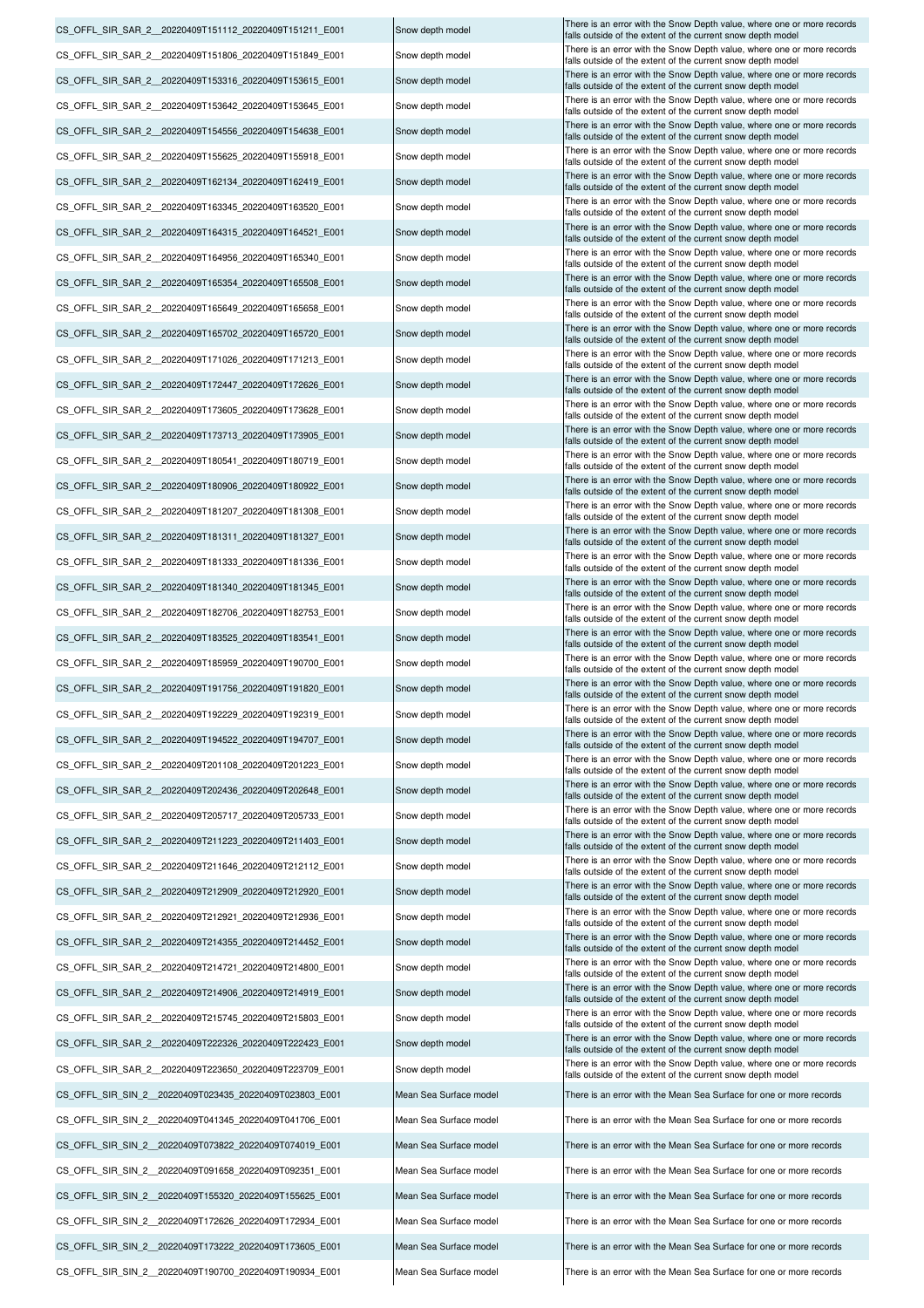## **5.5 L2 Measurement Quality Flag Check**

CryoSat L2 data includes a quality flag for each 20-Hz measurement record. The bit value of this flag indicates any problems when set.

**Currently, there are several common error flags raised in the Level 2 products which are expected due to operational mode or surface type. All common flags are summarised in the list below, followed by a table of any additional issues arising from this test.**

**Height and Backscatter errors:** These flags are currently set for products over land, but this is to be expected. Retracker 1 Height and Backscatter error flags are also set for products over sea-ice, but this is to be expected.

SSHA interpolation error: This flag is currently set for a number of SAR products occurring at surface type boundaries, but this is to be expected.

**Freeboard error:** This flag is correctly set in all L2 SAR products that are not discriminated as sea-ice, and for which freeboard cannot be calculated.

Peakiness error: This flag is currently set for products over sea-ice, but this is to be expected.

SARIn X-Track Angle Error: This flag is set when the difference between the computed surface elevation and the DEM is >50 m. The DEM is only available over Greenland and Antarctica and as a result this flag is set for L2 SARIn products in all other locations as expected.

**Number of products with errors:** 238

| <b>Product</b>                                          | <b>Test Failed</b>                                                                            | <b>Description</b>                                                                                                    |
|---------------------------------------------------------|-----------------------------------------------------------------------------------------------|-----------------------------------------------------------------------------------------------------------------------|
| CS_OFFL_SIR_LRM_2_20220409T002624_20220409T005239_E001  | Height Error (Retracker 2), Height Error<br>(Retracker 3), Backscatter Error<br>(Retracker 2) | There is a height and backscatter error for Retracker 2 and a height error<br>for Retracker 3 for one or more records |
| CS_OFFL_SIR_LRM_2__20220409T010617_20220409T013437_E001 | Height Error (Retracker 2), Height Error<br>(Retracker 3), Backscatter Error<br>(Retracker 2) | There is a height and backscatter error for Retracker 2 and a height error<br>for Retracker 3 for one or more records |
| CS OFFL SIR LRM 2 20220409T015823 20220409T023151 E001  | Height Error (Retracker 2), Height Error<br>(Retracker 3), Backscatter Error<br>(Retracker 2) | There is a height and backscatter error for Retracker 2 and a height error<br>for Retracker 3 for one or more records |
| CS OFFL SIR LRM 2 20220409T025429 20220409T030307 E001  | Height Error (Retracker 2), Backscatter<br>Error (Retracker 2)                                | There is a height and backscatter error for Retracker 2 for one or more<br>records                                    |
| CS_OFFL_SIR_LRM_2_20220409T031504_20220409T031552_E001  | Height Error (Retracker 2), Backscatter<br>Error (Retracker 2)                                | There is a height and backscatter error for Retracker 2 for one or more<br>records                                    |
| CS OFFL SIR LRM 2 20220409T032226 20220409T032430 E001  | Height Error (Retracker 2), Height Error<br>(Retracker 3), Backscatter Error<br>(Retracker 2) | There is a height and backscatter error for Retracker 2 and a height error<br>for Retracker 3 for one or more records |
| CS OFFL SIR LRM 2 20220409T033731 20220409T041114 E001  | Height Error (Retracker 2), Height Error<br>(Retracker 3), Backscatter Error<br>(Retracker 2) | There is a height and backscatter error for Retracker 2 and a height error<br>for Retracker 3 for one or more records |
| CS OFFL SIR LRM 2 20220409T042427 20220409T044402 E001  | Height Error (Retracker 2), Backscatter<br>Error (Retracker 2)                                | There is a height and backscatter error for Retracker 2 for one or more<br>records                                    |
| CS OFFL SIR LRM 2 20220409T045249 20220409T045434 E001  | Height Error (Retracker 2), Backscatter<br>Error (Retracker 2)                                | There is a height and backscatter error for Retracker 2 for one or more<br>records                                    |
| CS OFFL SIR LRM 2 20220409T051553 20220409T054929 E001  | Height Error (Retracker 2), Height Error<br>(Retracker 3), Backscatter Error<br>(Retracker 2) | There is a height and backscatter error for Retracker 2 and a height error<br>for Retracker 3 for one or more records |
| CS OFFL SIR LRM 2 20220409T060408 20220409T063940 E001  | Height Error (Retracker 2), Backscatter<br>Error (Retracker 2)                                | There is a height and backscatter error for Retracker 2 for one or more<br>records                                    |
| CS OFFL SIR LRM 2 20220409T065932 20220409T070647 E001  | Height Error (Retracker 2), Backscatter<br>Error (Retracker 2)                                | There is a height and backscatter error for Retracker 2 for one or more<br>records                                    |
| CS OFFL SIR LRM 2 20220409T071129 20220409T071250 E001  | Height Error (Retracker 2), Backscatter<br>Error (Retracker 2)                                | There is a height and backscatter error for Retracker 2 for one or more<br>records                                    |
| CS OFFL SIR LRM 2 20220409T071252 20220409T071448 E001  | Height Error (Retracker 2), Backscatter<br>Error (Retracker 2)                                | There is a height and backscatter error for Retracker 2 for one or more<br>records                                    |
| CS OFFL SIR LRM 2 20220409T071604 20220409T072859 E001  | Height Error (Retracker 2), Height Error<br>(Retracker 3), Backscatter Error<br>(Retracker 2) | There is a height and backscatter error for Retracker 2 and a height error<br>for Retracker 3 for one or more records |
| CS OFFL SIR LRM 2 20220409T074637 20220409T075947 E001  | Height Error (Retracker 2), Backscatter<br>Error (Retracker 2)                                | There is a height and backscatter error for Retracker 2 for one or more<br>records                                    |
| CS_OFFL_SIR_LRM_2_20220409T080202_20220409T081428_E001  | Height Error (Retracker 2), Height Error<br>(Retracker 3), Backscatter Error<br>(Retracker 2) | There is a height and backscatter error for Retracker 2 and a height error<br>for Retracker 3 for one or more records |
| CS_OFFL_SIR_LRM_2__20220409T084125_20220409T085149_E001 | Height Error (Retracker 2), Height Error<br>(Retracker 3), Backscatter Error<br>(Retracker 2) | There is a height and backscatter error for Retracker 2 and a height error<br>for Retracker 3 for one or more records |
| CS_OFFL_SIR_LRM_2_20220409T085328_20220409T090801_E001  | Height Error (Retracker 2), Height Error<br>(Retracker 3), Backscatter Error<br>(Retracker 2) | There is a height and backscatter error for Retracker 2 and a height error<br>for Retracker 3 for one or more records |
| CS OFFL SIR LRM 2 20220409T093108 20220409T093604 E001  | Height Error (Retracker 2), Backscatter<br>Error (Retracker 2)                                | There is a height and backscatter error for Retracker 2 for one or more<br>records                                    |
| CS OFFL SIR LRM 2 20220409T094243 20220409T094541 E001  | Height Error (Retracker 2), Backscatter<br>Error (Retracker 2)                                | There is a height and backscatter error for Retracker 2 for one or more<br>records                                    |
| CS OFFL SIR LRM 2 20220409T094704 20220409T095414 E001  | Height Error (Retracker 2), Backscatter<br>Error (Retracker 2)                                | There is a height and backscatter error for Retracker 2 for one or more<br>records                                    |
| CS OFFL SIR LRM 2 20220409T101529 20220409T101608 E001  | Surface Model Unavailable                                                                     | No DEM or Slope Model was used for the location of one or more records                                                |
| CS OFFL SIR LRM 2 20220409T101610 20220409T101733 E001  | Surface Model Unavailable                                                                     | No DEM or Slope Model was used for the location of one or more records                                                |
| CS OFFL SIR LRM 2 20220409T102551 20220409T104709 E001  | Height Error (Retracker 2), Backscatter<br>Error (Retracker 2)                                | There is a height and backscatter error for Retracker 2 for one or more<br>records                                    |
| CS OFFL SIR LRM 2 20220409T110056 20220409T112933 E001  | Height Error (Retracker 2), Backscatter<br>Error (Retracker 2)                                | There is a height and backscatter error for Retracker 2 for one or more<br>records                                    |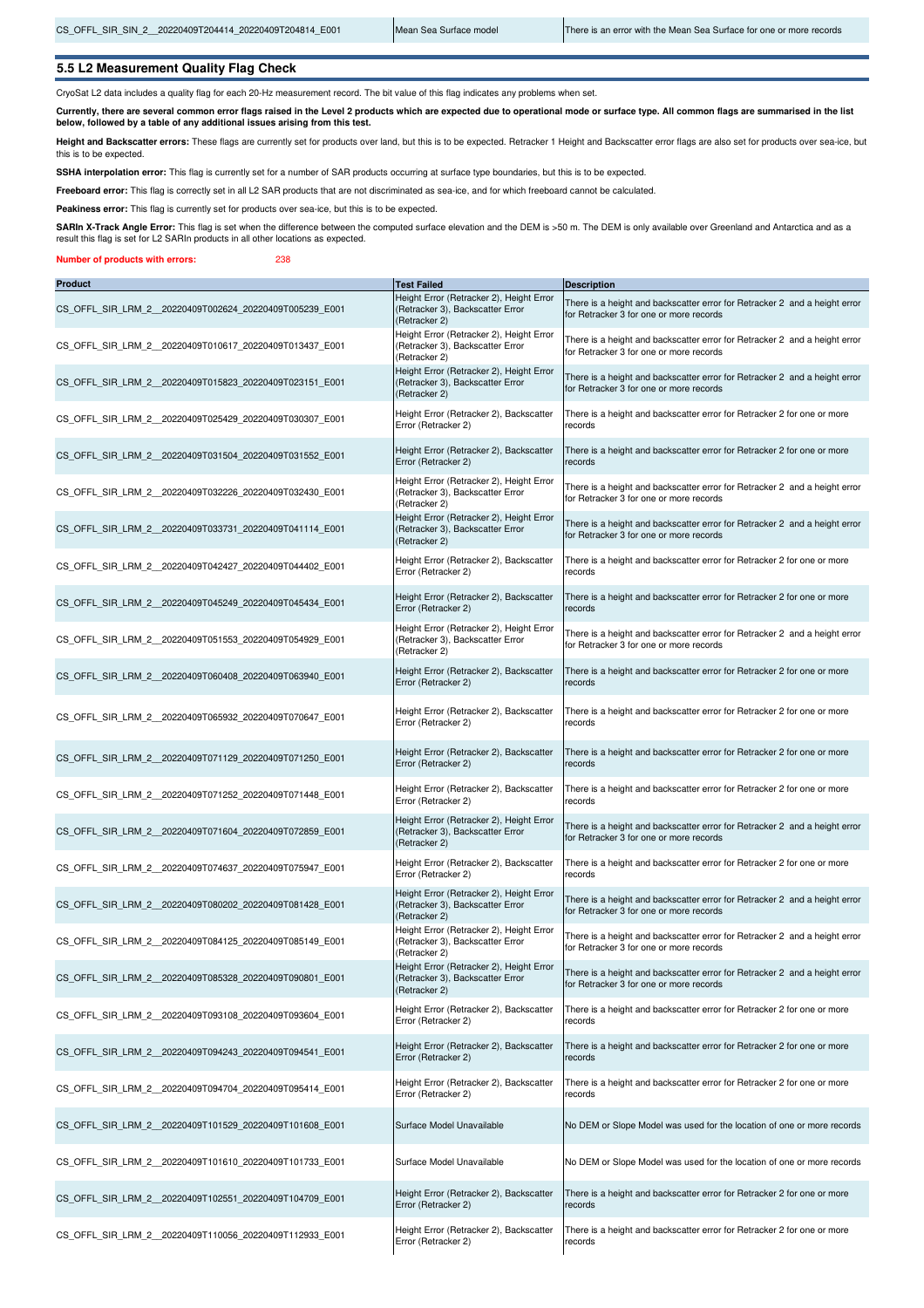| CS OFFL SIR LRM 2 20220409T115020 20220409T115119 E001 | Height Error (Retracker 2), Backscatter<br>Error (Retracker 2)                                | There is a height and backscatter error for Retracker 2 for one or more<br>records                                                    |
|--------------------------------------------------------|-----------------------------------------------------------------------------------------------|---------------------------------------------------------------------------------------------------------------------------------------|
| CS OFFL SIR LRM 2 20220409T120131 20220409T122701 E001 | Height Error (Retracker 2), Backscatter<br>Error (Retracker 2)                                | There is a height and backscatter error for Retracker 2 for one or more<br>records                                                    |
| CS OFFL SIR LRM 2 20220409T124030 20220409T131325 E001 | Height Error (Retracker 2), Backscatter<br>Error (Retracker 2)                                | There is a height and backscatter error for Retracker 2 for one or more<br>records                                                    |
| CS OFFL SIR LRM 2 20220409T134435 20220409T135739 E001 | Height Error (Retracker 2), Height Error<br>(Retracker 3), Backscatter Error<br>(Retracker 2) | There is a height and backscatter error for Retracker 2 and a height error<br>for Retracker 3 for one or more records                 |
| CS OFFL SIR LRM 2 20220409T141944 20220409T145347 E001 | Height Error (Retracker 2), Backscatter<br>Error (Retracker 2)                                | There is a height and backscatter error for Retracker 2 for one or more<br>records                                                    |
| CS OFFL SIR LRM 2 20220409T150831 20220409T150912 E001 | Height Error (Retracker 2), Height Error<br>(Retracker 3), Backscatter Error<br>(Retracker 2) | There is a height and backscatter error for Retracker 2 and a height error<br>for Retracker 3 for one or more records                 |
| CS OFFL SIR LRM 2 20220409T151849 20220409T152021 E001 | Height Error (Retracker 2), Backscatter<br>Error (Retracker 2)                                | There is a height and backscatter error for Retracker 2 for one or more<br>records                                                    |
| CS OFFL SIR LRM 2 20220409T153645 20220409T154555 E001 | Height Error (Retracker 2), Backscatter<br>Error (Retracker 2)                                | There is a height and backscatter error for Retracker 2 for one or more<br>records                                                    |
| CS OFFL SIR LRM 2 20220409T155919 20220409T162134 E001 | Height Error (Retracker 2), Height Error<br>(Retracker 3), Backscatter Error<br>(Retracker 2) | There is a height and backscatter error for Retracker 2 and a height error<br>for Retracker 3 for one or more records                 |
| CS OFFL SIR LRM 2 20220409T162420 20220409T163344 E001 | Height Error (Retracker 2), Height Error<br>(Retracker 3), Backscatter Error<br>(Retracker 2) | There is a height and backscatter error for Retracker 2 and a height error<br>for Retracker 3 for one or more records                 |
| CS OFFL SIR LRM 2 20220409T163521 20220409T163557 E001 | Height Error (Retracker 2), Height Error<br>(Retracker 3), Backscatter Error<br>(Retracker 2) | There is a height and backscatter error for Retracker 2 and a height error<br>for Retracker 3 for one or more records                 |
| CS OFFL SIR LRM 2 20220409T165341 20220409T165354 E001 | Height Error (Retracker 2), Backscatter<br>Error (Retracker 2)                                | There is a height and backscatter error for Retracker 2 for one or more<br>records                                                    |
| CS OFFL SIR LRM 2 20220409T165509 20220409T165648 E001 | Height Error (Retracker 2), Backscatter<br>Error (Retracker 2)                                | There is a height and backscatter error for Retracker 2 for one or more<br>records                                                    |
| CS OFFL SIR LRM 2 20220409T165720 20220409T170216 E001 | Height Error (Retracker 2), Backscatter<br>Error (Retracker 2)                                | There is a height and backscatter error for Retracker 2 for one or more<br>records                                                    |
| CS OFFL SIR LRM 2 20220409T170428 20220409T171026 E001 | Height Error (Retracker 2), Backscatter<br>Error (Retracker 2)                                | There is a height and backscatter error for Retracker 2 for one or more<br>records                                                    |
| CS OFFL SIR LRM 2 20220409T171214 20220409T172447 E001 | Height Error (Retracker 2), Backscatter<br>Error (Retracker 2)                                | There is a height and backscatter error for Retracker 2 for one or more<br>records                                                    |
| CS OFFL SIR LRM 2 20220409T173906 20220409T180540 E001 | Height Error (Retracker 2), Height Error<br>(Retracker 3), Backscatter Error<br>(Retracker 2) | There is a height and backscatter error for Retracker 2 and a height error<br>for Retracker 3 for one or more records                 |
| CS OFFL SIR LRM 2 20220409T180923 20220409T181206 E001 | Height Error (Retracker 2), Backscatter<br>Error (Retracker 2)                                | There is a height and backscatter error for Retracker 2 for one or more<br>records                                                    |
| CS OFFL SIR LRM 2 20220409T182833 20220409T183524 E001 | Height Error (Retracker 2), Backscatter<br>Error (Retracker 2), Surface model<br>unavailable  | There is a height and backscatter error for Retracker 2 and no DEM or<br>Slope Model was used for the location of one or more records |
| CS OFFL SIR LRM 2 20220409T183541 20220409T185959 E001 | Height Error (Retracker 2), Backscatter<br>Error (Retracker 2)                                | There is a height and backscatter error for Retracker 2 for one or more<br>records                                                    |
| CS OFFL SIR LRM 2 20220409T192320 20220409T194522 E001 | Height Error (Retracker 2), Height Error<br>(Retracker 3), Backscatter Error<br>(Retracker 2) | There is a height and backscatter error for Retracker 2 and a height error<br>for Retracker 3 for one or more records                 |
| CS OFFL SIR LRM 2 20220409T200850 20220409T201107 E001 | Height Error (Retracker 2), Backscatter<br>Error (Retracker 2)                                | There is a height and backscatter error for Retracker 2 for one or more<br>records                                                    |
| CS OFFL SIR LRM 2 20220409T201223 20220409T202436 E001 | Height Error (Retracker 2), Height Error<br>(Retracker 3), Backscatter Error<br>(Retracker 2) | There is a height and backscatter error for Retracker 2 and a height error<br>for Retracker 3 for one or more records                 |
| CS OFFL SIR LRM 2 20220409T203055 20220409T204157 E001 | Height Error (Retracker 2), Backscatter<br>Error (Retracker 2)                                | There is a height and backscatter error for Retracker 2 for one or more<br>records                                                    |
| CS OFFL SIR LRM 2 20220409T205733 20220409T211223 E001 | Height Error (Retracker 2), Backscatter<br>Error (Retracker 2)                                | There is a height and backscatter error for Retracker 2 for one or more<br>records                                                    |
| CS OFFL SIR LRM 2 20220409T211403 20220409T211645 E001 | Height Error (Retracker 2), Backscatter<br>Error (Retracker 2)                                | There is a height and backscatter error for Retracker 2 for one or more<br>records                                                    |
| CS OFFL SIR LRM 2 20220409T212112 20220409T212909 E001 | Height Error (Retracker 2), Backscatter<br>Error (Retracker 2), Surface model<br>unavailable  | There is a height and backscatter error for Retracker 2 and no DEM or<br>Slope Model was used for the location of one or more records |
| CS OFFL SIR LRM 2 20220409T214800 20220409T214906 E001 | Surface Model Unavailable                                                                     | No DEM or Slope Model was used for the location of one or more records                                                                |
| CS OFFL SIR LRM 2 20220409T215054 20220409T215744 E001 | Height Error (Retracker 2), Backscatter<br>Error (Retracker 2)                                | There is a height and backscatter error for Retracker 2 for one or more<br>records                                                    |
| CS OFFL SIR LRM 2 20220409T215926 20220409T220231 E001 | Height Error (Retracker 2), Backscatter<br>Error (Retracker 2)                                | There is a height and backscatter error for Retracker 2 for one or more<br>records                                                    |
| CS OFFL SIR LRM 2 20220409T220234 20220409T222325 E001 | Height Error (Retracker 2), Height Error<br>(Retracker 3), Backscatter Error<br>(Retracker 2) | There is a height and backscatter error for Retracker 2 and a height error<br>for Retracker 3 for one or more records                 |
| CS OFFL SIR LRM 2 20220409T223709 20220409T230104 E001 | Height Error (Retracker 2), Backscatter<br>Error (Retracker 2)                                | There is a height and backscatter error for Retracker 2 for one or more<br>records                                                    |
| CS OFFL SIR LRM 2 20220409T230432 20220409T230436 E001 | Surface Model Unavailable                                                                     | No DEM or Slope Model was used for the location of one or more records                                                                |
| CS OFFL SIR LRM 2 20220409T232803 20220410T000219 E001 | Height Error (Retracker 2), Backscatter<br>Error (Retracker 2)                                | There is a height and backscatter error for Retracker 2 for one or more<br>records                                                    |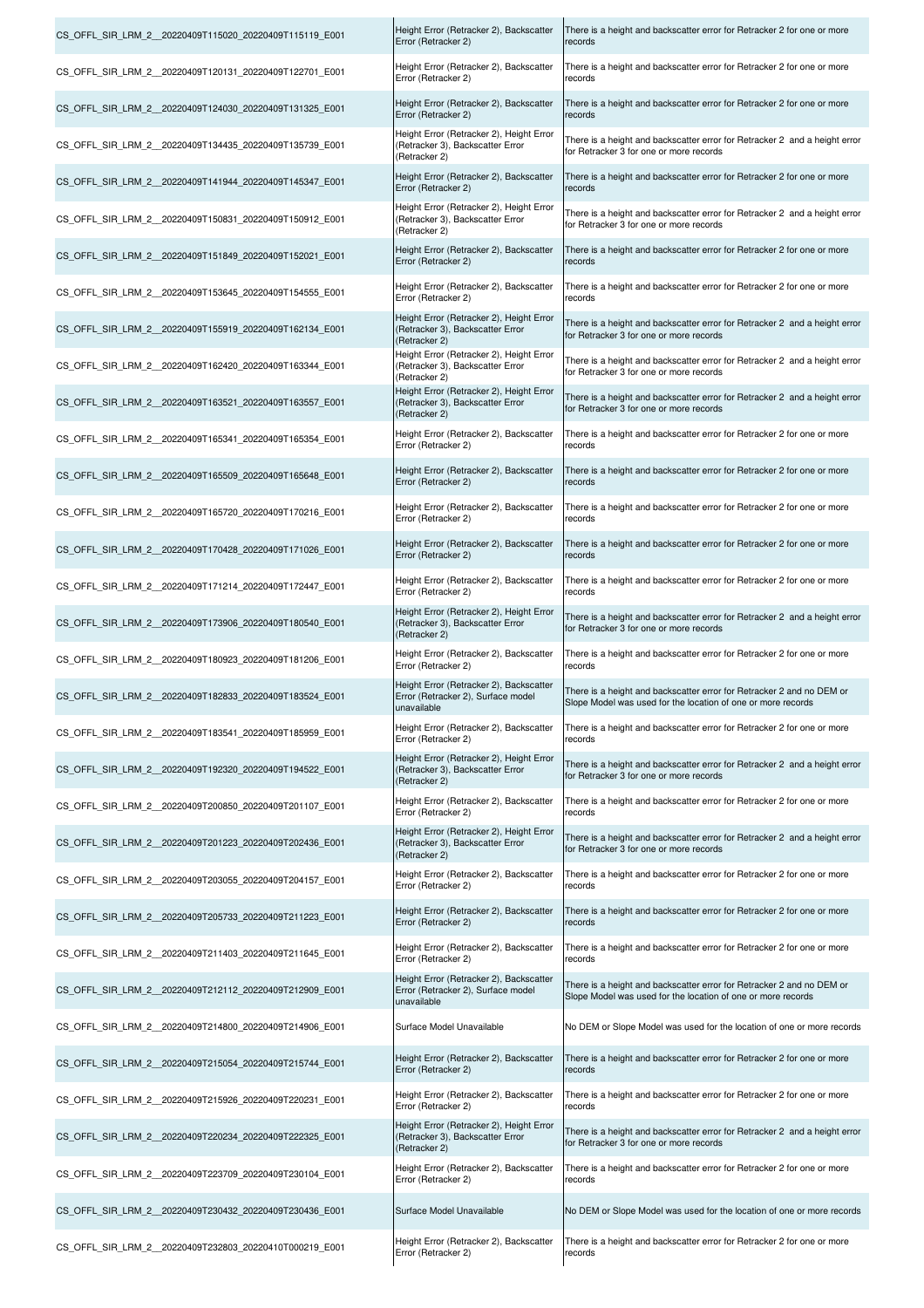| CS_OFFL_SIR_SAR_2_20220409T000322_20220409T000535_E001 | Backscatter Error (Retracker 2),<br>Backscatter Error (Retracker 3) | There is a backscatter error for Retracker 2 and 3 for one or more records |
|--------------------------------------------------------|---------------------------------------------------------------------|----------------------------------------------------------------------------|
| CS_OFFL_SIR_SAR_2_20220409T000601_20220409T000700_E001 | Backscatter Error (Retracker 2),<br>Backscatter Error (Retracker 3) | There is a backscatter error for Retracker 2 and 3 for one or more records |
| CS OFFL SIR SAR 2 20220409T000727 20220409T001222 E001 | Backscatter Error (Retracker 2),<br>Backscatter Error (Retracker 3) | There is a backscatter error for Retracker 2 and 3 for one or more records |
| CS OFFL SIR SAR 2 20220409T005239 20220409T005426 E001 | Backscatter Error (Retracker 2),<br>Backscatter Error (Retracker 3) | There is a backscatter error for Retracker 2 and 3 for one or more records |
| CS_OFFL_SIR_SAR_2_20220409T014119_20220409T014318_E001 | Backscatter Error (Retracker 2),<br>Backscatter Error (Retracker 3) | There is a backscatter error for Retracker 2 and 3 for one or more records |
| CS OFFL SIR SAR 2 20220409T014404 20220409T015422 E001 | Backscatter Error (Retracker 2),<br>Backscatter Error (Retracker 3) | There is a backscatter error for Retracker 2 and 3 for one or more records |
| CS_OFFL_SIR_SAR_2_20220409T023151_20220409T023434_E001 | Backscatter Error (Retracker 2),<br>Backscatter Error (Retracker 3) | There is a backscatter error for Retracker 2 and 3 for one or more records |
| CS OFFL SIR SAR 2 20220409T024451 20220409T024515 E001 | Backscatter Error (Retracker 2),<br>Backscatter Error (Retracker 3) | There is a backscatter error for Retracker 2 and 3 for one or more records |
| CS_OFFL_SIR_SAR_2_20220409T025123_20220409T025428_E001 | Backscatter Error (Retracker 2),<br>Backscatter Error (Retracker 3) | There is a backscatter error for Retracker 2 and 3 for one or more records |
| CS_OFFL_SIR_SAR_2_20220409T031205_20220409T031317_E001 | Backscatter Error (Retracker 2),<br>Backscatter Error (Retracker 3) | There is a backscatter error for Retracker 2 and 3 for one or more records |
| CS_OFFL_SIR_SAR_2_20220409T031436_20220409T031504_E001 | Backscatter Error (Retracker 2),<br>Backscatter Error (Retracker 3) | There is a backscatter error for Retracker 2 and 3 for one or more records |
| CS OFFL SIR SAR 2 20220409T031803 20220409T032112 E001 | Backscatter Error (Retracker 2),<br>Backscatter Error (Retracker 3) | There is a backscatter error for Retracker 2 and 3 for one or more records |
| CS_OFFL_SIR_SAR_2_20220409T032430_20220409T033315_E001 | Backscatter Error (Retracker 2),<br>Backscatter Error (Retracker 3) | There is a backscatter error for Retracker 2 and 3 for one or more records |
| CS_OFFL_SIR_SAR_2_20220409T033713_20220409T033730_E001 | Backscatter Error (Retracker 2),<br>Backscatter Error (Retracker 3) | There is a backscatter error for Retracker 2 and 3 for one or more records |
| CS OFFL SIR SAR 2 20220409T041114 20220409T041345 E001 | Backscatter Error (Retracker 2),<br>Backscatter Error (Retracker 3) | There is a backscatter error for Retracker 2 and 3 for one or more records |
| CS OFFL SIR SAR 2 20220409T042345 20220409T042426 E001 | Backscatter Error (Retracker 2),<br>Backscatter Error (Retracker 3) | There is a backscatter error for Retracker 2 and 3 for one or more records |
| CS OFFL SIR SAR 2 20220409T045221 20220409T045249 E001 | Backscatter Error (Retracker 2),<br>Backscatter Error (Retracker 3) | There is a backscatter error for Retracker 2 and 3 for one or more records |
| CS_OFFL_SIR_SAR_2_20220409T045434_20220409T045751_E001 | Backscatter Error (Retracker 2),<br>Backscatter Error (Retracker 3) | There is a backscatter error for Retracker 2 and 3 for one or more records |
| CS_OFFL_SIR_SAR_2_20220409T045751_20220409T050406_E001 | Backscatter Error (Retracker 2),<br>Backscatter Error (Retracker 3) | There is a backscatter error for Retracker 2 and 3 for one or more records |
| CS OFFL SIR SAR 2 20220409T050558 20220409T051323 E001 | Backscatter Error (Retracker 2),<br>Backscatter Error (Retracker 3) | There is a backscatter error for Retracker 2 and 3 for one or more records |
| CS OFFL SIR SAR 2 20220409T051431 20220409T051445 E001 | Backscatter Error (Retracker 2),<br>Backscatter Error (Retracker 3) | There is a backscatter error for Retracker 2 and 3 for one or more records |
| CS OFFL SIR SAR 2 20220409T051505 20220409T051553 E001 | Backscatter Error (Retracker 2),<br>Backscatter Error (Retracker 3) | There is a backscatter error for Retracker 2 and 3 for one or more records |
| CS OFFL SIR SAR 2 20220409T054930 20220409T055054 E001 | Backscatter Error (Retracker 2),<br>Backscatter Error (Retracker 3) | There is a backscatter error for Retracker 2 and 3 for one or more records |
| CS OFFL SIR SAR 2 20220409T060231 20220409T060408 E001 | Backscatter Error (Retracker 2),<br>Backscatter Error (Retracker 3) | There is a backscatter error for Retracker 2 and 3 for one or more records |
| CS OFFL SIR SAR 2 20220409T063941 20220409T064002 E001 | Backscatter Error (Retracker 2),<br>Backscatter Error (Retracker 3) | There is a backscatter error for Retracker 2 and 3 for one or more records |
| CS OFFL SIR SAR 2 20220409T064503 20220409T065219 E001 | Backscatter Error (Retracker 2),<br>Backscatter Error (Retracker 3) | There is a backscatter error for Retracker 2 and 3 for one or more records |
| CS OFFL SIR SAR 2 20220409T065512 20220409T065931 E001 | Backscatter Error (Retracker 2),<br>Backscatter Error (Retracker 3) | There is a backscatter error for Retracker 2 and 3 for one or more records |
| CS OFFL SIR SAR 2 20220409T070647 20220409T071128 E001 | Backscatter Error (Retracker 2),<br>Backscatter Error (Retracker 3) | There is a backscatter error for Retracker 2 and 3 for one or more records |
| CS_OFFL_SIR_SAR_2_20220409T071448_20220409T071603_E001 | Backscatter Error (Retracker 2),<br>Backscatter Error (Retracker 3) | There is a backscatter error for Retracker 2 and 3 for one or more records |
| CS OFFL SIR SAR 2 20220409T072900 20220409T072911 E001 | Backscatter Error (Retracker 2),<br>Backscatter Error (Retracker 3) | There is a backscatter error for Retracker 2 and 3 for one or more records |
| CS_OFFL_SIR_SAR_2_20220409T074019_20220409T074637_E001 | Backscatter Error (Retracker 2),<br>Backscatter Error (Retracker 3) | There is a backscatter error for Retracker 2 and 3 for one or more records |
| CS OFFL SIR SAR 2 20220409T075948 20220409T080201 E001 | Backscatter Error (Retracker 2),<br>Backscatter Error (Retracker 3) | There is a backscatter error for Retracker 2 and 3 for one or more records |
| CS_OFFL_SIR_SAR_2_20220409T081428_20220409T081707_E001 | Backscatter Error (Retracker 2),<br>Backscatter Error (Retracker 3) | There is a backscatter error for Retracker 2 and 3 for one or more records |
| CS OFFL SIR SAR 2 20220409T081707 20220409T082202 E001 | Backscatter Error (Retracker 2),<br>Backscatter Error (Retracker 3) | There is a backscatter error for Retracker 2 and 3 for one or more records |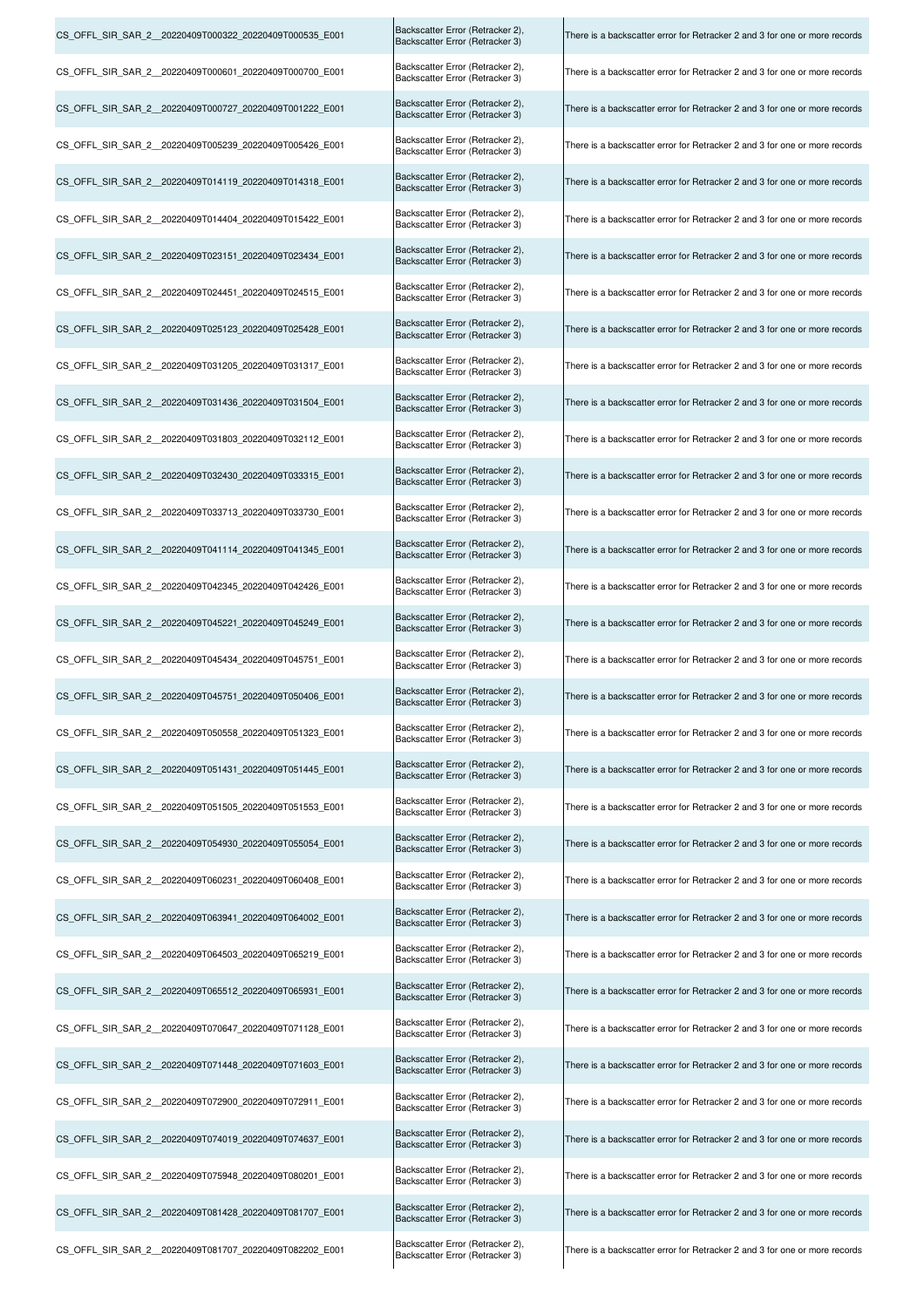| CS OFFL SIR SAR 2 20220409T082419 20220409T083115 E001 | Backscatter Error (Retracker 2),<br>Backscatter Error (Retracker 3) | There is a backscatter error for Retracker 2 and 3 for one or more records |
|--------------------------------------------------------|---------------------------------------------------------------------|----------------------------------------------------------------------------|
| CS OFFL SIR SAR 2 20220409T085149 20220409T085328 E001 | Backscatter Error (Retracker 2),<br>Backscatter Error (Retracker 3) | There is a backscatter error for Retracker 2 and 3 for one or more records |
| CS OFFL SIR SAR 2 20220409T090802 20220409T090828 E001 | Backscatter Error (Retracker 2),<br>Backscatter Error (Retracker 3) | There is a backscatter error for Retracker 2 and 3 for one or more records |
| CS_OFFL_SIR_SAR_2_20220409T092451_20220409T092453_E001 | Backscatter Error (Retracker 2),<br>Backscatter Error (Retracker 3) | There is a backscatter error for Retracker 2 and 3 for one or more records |
| CS_OFFL_SIR_SAR_2_20220409T092559_20220409T092637_E001 | Backscatter Error (Retracker 2),<br>Backscatter Error (Retracker 3) | There is a backscatter error for Retracker 2 and 3 for one or more records |
| CS_OFFL_SIR_SAR_2_20220409T095536_20220409T095743_E001 | Backscatter Error (Retracker 2),<br>Backscatter Error (Retracker 3) | There is a backscatter error for Retracker 2 and 3 for one or more records |
| CS_OFFL_SIR_SAR_2_20220409T100256_20220409T100912_E001 | Backscatter Error (Retracker 2),<br>Backscatter Error (Retracker 3) | There is a backscatter error for Retracker 2 and 3 for one or more records |
| CS OFFL SIR SAR 2 20220409T102426 20220409T102551 E001 | Backscatter Error (Retracker 2),<br>Backscatter Error (Retracker 3) | There is a backscatter error for Retracker 2 and 3 for one or more records |
| CS OFFL SIR SAR_2_20220409T104709_20220409T104735_E001 | Backscatter Error (Retracker 2),<br>Backscatter Error (Retracker 3) | There is a backscatter error for Retracker 2 and 3 for one or more records |
| CS_OFFL_SIR_SAR_2_20220409T105952_20220409T110055_E001 | Backscatter Error (Retracker 2),<br>Backscatter Error (Retracker 3) | There is a backscatter error for Retracker 2 and 3 for one or more records |
| CS_OFFL_SIR_SAR_2_20220409T114120_20220409T115020_E001 | Backscatter Error (Retracker 2),<br>Backscatter Error (Retracker 3) | There is a backscatter error for Retracker 2 and 3 for one or more records |
| CS OFFL SIR SAR 2 20220409T122701 20220409T122709 E001 | Backscatter Error (Retracker 2),<br>Backscatter Error (Retracker 3) | There is a backscatter error for Retracker 2 and 3 for one or more records |
| CS OFFL SIR SAR 2 20220409T123845 20220409T124029 E001 | Backscatter Error (Retracker 2),<br>Backscatter Error (Retracker 3) | There is a backscatter error for Retracker 2 and 3 for one or more records |
| CS OFFL SIR SAR 2 20220409T131813 20220409T132553 E001 | Backscatter Error (Retracker 2),<br>Backscatter Error (Retracker 3) | There is a backscatter error for Retracker 2 and 3 for one or more records |
| CS OFFL SIR SAR 2 20220409T132630 20220409T132755 E001 | Backscatter Error (Retracker 2),<br>Backscatter Error (Retracker 3) | There is a backscatter error for Retracker 2 and 3 for one or more records |
| CS OFFL SIR SAR 2 20220409T132859 20220409T133038 E001 | Backscatter Error (Retracker 2),<br>Backscatter Error (Retracker 3) | There is a backscatter error for Retracker 2 and 3 for one or more records |
| CS_OFFL_SIR_SAR_2_20220409T135740_20220409T140018_E001 | Backscatter Error (Retracker 2),<br>Backscatter Error (Retracker 3) | There is a backscatter error for Retracker 2 and 3 for one or more records |
| CS_OFFL_SIR_SAR_2_20220409T140637_20220409T140704_E001 | Backscatter Error (Retracker 2),<br>Backscatter Error (Retracker 3) | There is a backscatter error for Retracker 2 and 3 for one or more records |
| CS_OFFL_SIR_SAR_2_20220409T141743_20220409T141944_E001 | Backscatter Error (Retracker 2),<br>Backscatter Error (Retracker 3) | There is a backscatter error for Retracker 2 and 3 for one or more records |
| CS OFFL SIR SAR 2 20220409T145742 20220409T150415 E001 | Backscatter Error (Retracker 2),<br>Backscatter Error (Retracker 3) | There is a backscatter error for Retracker 2 and 3 for one or more records |
| CS OFFL SIR SAR 2 20220409T150415 20220409T150708 E001 | Backscatter Error (Retracker 2),<br>Backscatter Error (Retracker 3) | There is a backscatter error for Retracker 2 and 3 for one or more records |
| CS OFFL SIR SAR 2 20220409T151112 20220409T151211 E001 | Backscatter Error (Retracker 2),<br>Backscatter Error (Retracker 3) | There is a backscatter error for Retracker 2 and 3 for one or more records |
| CS OFFL SIR SAR 2 20220409T151806 20220409T151849 E001 | Backscatter Error (Retracker 2),<br>Backscatter Error (Retracker 3) | There is a backscatter error for Retracker 2 and 3 for one or more records |
| CS_OFFL_SIR_SAR_2_20220409T153316_20220409T153615_E001 | Backscatter Error (Retracker 2),<br>Backscatter Error (Retracker 3) | There is a backscatter error for Retracker 2 and 3 for one or more records |
| CS OFFL SIR SAR 2 20220409T153642 20220409T153645 E001 | Backscatter Error (Retracker 2),<br>Backscatter Error (Retracker 3) | There is a backscatter error for Retracker 2 and 3 for one or more records |
| CS OFFL SIR SAR 2 20220409T154556 20220409T154638 E001 | Backscatter Error (Retracker 2),<br>Backscatter Error (Retracker 3) | There is a backscatter error for Retracker 2 and 3 for one or more records |
| CS OFFL SIR SAR 2 20220409T155625 20220409T155918 E001 | Backscatter Error (Retracker 2),<br>Backscatter Error (Retracker 3) | There is a backscatter error for Retracker 2 and 3 for one or more records |
| CS OFFL SIR SAR 2 20220409T162134 20220409T162419 E001 | Backscatter Error (Retracker 2),<br>Backscatter Error (Retracker 3) | There is a backscatter error for Retracker 2 and 3 for one or more records |
| CS OFFL SIR SAR 2 20220409T163345 20220409T163520 E001 | Backscatter Error (Retracker 2),<br>Backscatter Error (Retracker 3) | There is a backscatter error for Retracker 2 and 3 for one or more records |
| CS OFFL SIR SAR 2 20220409T163558 20220409T164315 E001 | Backscatter Error (Retracker 2),<br>Backscatter Error (Retracker 3) | There is a backscatter error for Retracker 2 and 3 for one or more records |
| CS_OFFL_SIR_SAR_2_20220409T164315_20220409T164521_E001 | Backscatter Error (Retracker 2),<br>Backscatter Error (Retracker 3) | There is a backscatter error for Retracker 2 and 3 for one or more records |
| CS_OFFL_SIR_SAR_2_20220409T164956_20220409T165340_E001 | Backscatter Error (Retracker 2),<br>Backscatter Error (Retracker 3) | There is a backscatter error for Retracker 2 and 3 for one or more records |
| CS OFFL SIR SAR 2 20220409T165354 20220409T165508 E001 | Backscatter Error (Retracker 2),<br>Backscatter Error (Retracker 3) | There is a backscatter error for Retracker 2 and 3 for one or more records |
| CS OFFL SIR SAR 2 20220409T165702 20220409T165720 E001 | Backscatter Error (Retracker 2),<br>Backscatter Error (Retracker 3) | There is a backscatter error for Retracker 2 and 3 for one or more records |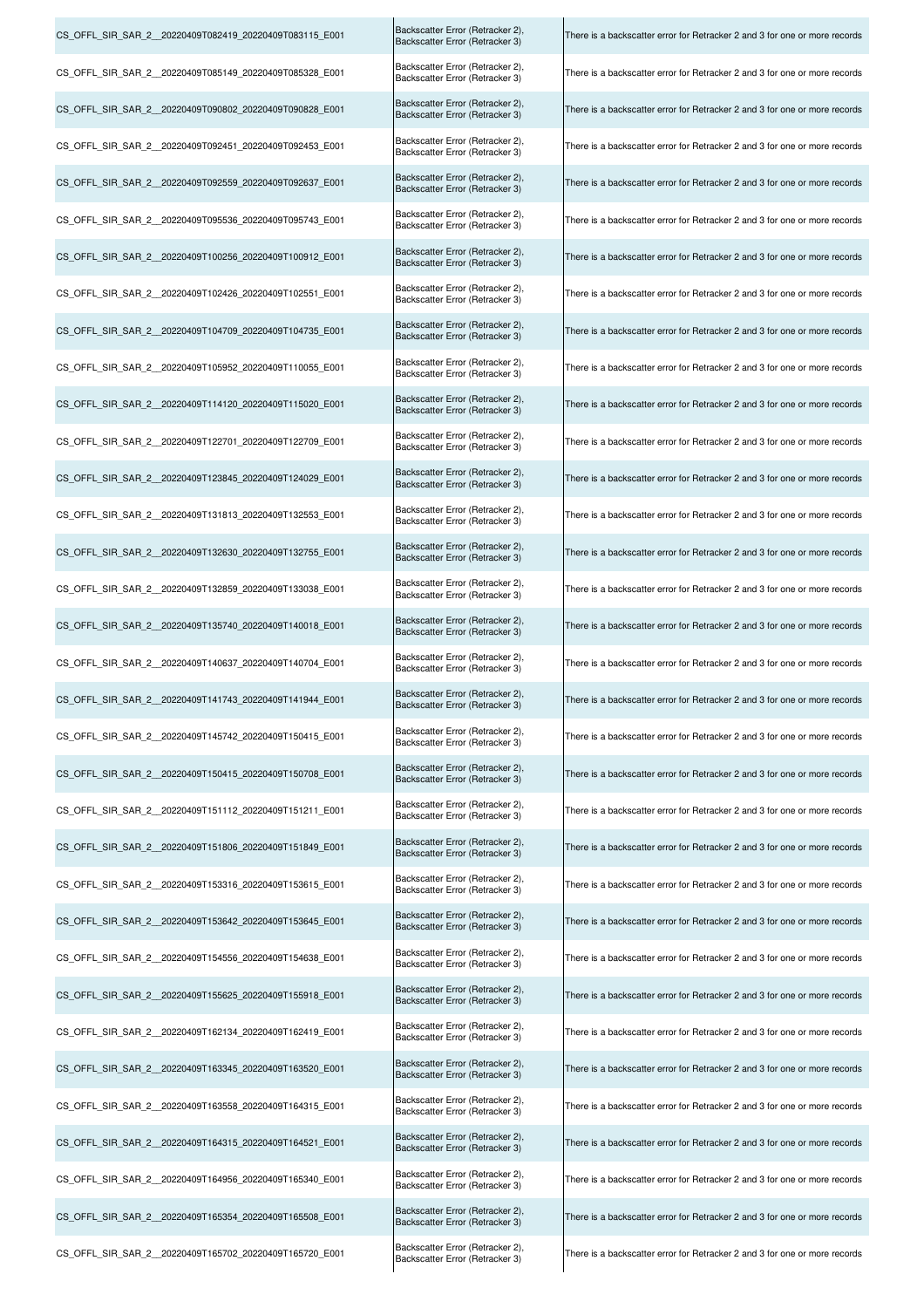| CS_OFFL_SIR_SAR_2_20220409T171026_20220409T171213_E001  | Backscatter Error (Retracker 2),<br>Backscatter Error (Retracker 3)                                                                                                 | There is a backscatter error for Retracker 2 and 3 for one or more records                                                                                                            |
|---------------------------------------------------------|---------------------------------------------------------------------------------------------------------------------------------------------------------------------|---------------------------------------------------------------------------------------------------------------------------------------------------------------------------------------|
| CS OFFL SIR SAR 2 20220409T172447 20220409T172626 E001  | Backscatter Error (Retracker 2),<br>Backscatter Error (Retracker 3)                                                                                                 | There is a backscatter error for Retracker 2 and 3 for one or more records                                                                                                            |
| CS OFFL SIR SAR 2 20220409T173605 20220409T173628 E001  | Backscatter Error (Retracker 2),<br>Backscatter Error (Retracker 3)                                                                                                 | There is a backscatter error for Retracker 2 and 3 for one or more records                                                                                                            |
| CS OFFL SIR SAR 2 20220409T173713 20220409T173905 E001  | Backscatter Error (Retracker 2),<br>Backscatter Error (Retracker 3)                                                                                                 | There is a backscatter error for Retracker 2 and 3 for one or more records                                                                                                            |
| CS OFFL SIR SAR 2 20220409T180541 20220409T180719 E001  | Backscatter Error (Retracker 2),<br>Backscatter Error (Retracker 3)                                                                                                 | There is a backscatter error for Retracker 2 and 3 for one or more records                                                                                                            |
| CS_OFFL_SIR_SAR_2__20220409T180906_20220409T180922_E001 | Backscatter Error (Retracker 2),<br>Backscatter Error (Retracker 3)                                                                                                 | There is a backscatter error for Retracker 2 and 3 for one or more records                                                                                                            |
| CS_OFFL_SIR_SAR_2_20220409T181207_20220409T181308_E001  | Backscatter Error (Retracker 2),<br>Backscatter Error (Retracker 3)                                                                                                 | There is a backscatter error for Retracker 2 and 3 for one or more records                                                                                                            |
| CS_OFFL_SIR_SAR_2__20220409T181551_20220409T181714_E001 | Backscatter Error (Retracker 2),<br>Backscatter Error (Retracker 3)                                                                                                 | There is a backscatter error for Retracker 2 and 3 for one or more records                                                                                                            |
| CS OFFL SIR SAR 2 20220409T181733 20220409T182212 E001  | Backscatter Error (Retracker 2),<br>Backscatter Error (Retracker 3)                                                                                                 | There is a backscatter error for Retracker 2 and 3 for one or more records                                                                                                            |
| CS OFFL SIR SAR 2 20220409T182212 20220409T182330 E001  | Backscatter Error (Retracker 2),<br>Backscatter Error (Retracker 3)                                                                                                 | There is a backscatter error for Retracker 2 and 3 for one or more records                                                                                                            |
| CS_OFFL_SIR_SAR_2_20220409T182706_20220409T182753_E001  | Backscatter Error (Retracker 2),<br>Backscatter Error (Retracker 3)                                                                                                 | There is a backscatter error for Retracker 2 and 3 for one or more records                                                                                                            |
| CS OFFL SIR SAR 2 20220409T183525 20220409T183541 E001  | Backscatter Error (Retracker 2),<br>Backscatter Error (Retracker 3)                                                                                                 | There is a backscatter error for Retracker 2 and 3 for one or more records                                                                                                            |
| CS_OFFL_SIR_SAR_2_20220409T185959_20220409T190700_E001  | Backscatter Error (Retracker 2),<br>Backscatter Error (Retracker 3)                                                                                                 | There is a backscatter error for Retracker 2 and 3 for one or more records                                                                                                            |
| CS OFFL SIR SAR 2 20220409T191756 20220409T191820 E001  | Backscatter Error (Retracker 2),<br>Backscatter Error (Retracker 3)                                                                                                 | There is a backscatter error for Retracker 2 and 3 for one or more records                                                                                                            |
| CS OFFL SIR SAR 2 20220409T192229 20220409T192319 E001  | Backscatter Error (Retracker 2),<br>Backscatter Error (Retracker 3)                                                                                                 | There is a backscatter error for Retracker 2 and 3 for one or more records                                                                                                            |
| CS OFFL SIR SAR 2 20220409T194522 20220409T194707 E001  | Backscatter Error (Retracker 2),<br>Backscatter Error (Retracker 3)                                                                                                 | There is a backscatter error for Retracker 2 and 3 for one or more records                                                                                                            |
| CS_OFFL_SIR_SAR_2_20220409T195541_20220409T200052_E001  | Backscatter Error (Retracker 2),<br>Backscatter Error (Retracker 3)                                                                                                 | There is a backscatter error for Retracker 2 and 3 for one or more records                                                                                                            |
| CS_OFFL_SIR_SAR_2_20220409T200052_20220409T200211_E001  | Backscatter Error (Retracker 2).<br>Backscatter Error (Retracker 3)                                                                                                 | There is a backscatter error for Retracker 2 and 3 for one or more records                                                                                                            |
| CS_OFFL_SIR_SAR_2_20220409T201108_20220409T201223_E001  | Backscatter Error (Retracker 2),<br>Backscatter Error (Retracker 3)                                                                                                 | There is a backscatter error for Retracker 2 and 3 for one or more records                                                                                                            |
| CS OFFL SIR SAR 2 20220409T205717 20220409T205733 E001  | Backscatter Error (Retracker 2),<br>Backscatter Error (Retracker 3)                                                                                                 | There is a backscatter error for Retracker 2 and 3 for one or more records                                                                                                            |
| CS OFFL SIR SAR 2 20220409T211223 20220409T211403 E001  | Backscatter Error (Retracker 2),<br>Backscatter Error (Retracker 3)                                                                                                 | There is a backscatter error for Retracker 2 and 3 for one or more records                                                                                                            |
| CS OFFL SIR SAR 2 20220409T211646 20220409T212112 E001  | Backscatter Error (Retracker 2),<br>Backscatter Error (Retracker 3)                                                                                                 | There is a backscatter error for Retracker 2 and 3 for one or more records                                                                                                            |
| CS OFFL SIR SAR 2 20220409T213541 20220409T213656 E001  | Backscatter Error (Retracker 2),<br>Backscatter Error (Retracker 3)                                                                                                 | There is a backscatter error for Retracker 2 and 3 for one or more records                                                                                                            |
| CS OFFL SIR SAR 2 20220409T213729 20220409T214146 E001  | Backscatter Error (Retracker 2),<br>Backscatter Error (Retracker 3)                                                                                                 | There is a backscatter error for Retracker 2 and 3 for one or more records                                                                                                            |
| CS OFFL SIR SAR 2 20220409T214355 20220409T214452 E001  | Backscatter Error (Retracker 2),<br>Backscatter Error (Retracker 3)                                                                                                 | There is a backscatter error for Retracker 2 and 3 for one or more records                                                                                                            |
| CS OFFL SIR SAR 2 20220409T214721 20220409T214800 E001  | Backscatter Error (Retracker 2),<br>Backscatter Error (Retracker 3)                                                                                                 | There is a backscatter error for Retracker 2 and 3 for one or more records                                                                                                            |
| CS_OFFL_SIR_SAR_2_20220409T215745_20220409T215803_E001  | Backscatter Error (Retracker 2),<br>Backscatter Error (Retracker 3)                                                                                                 | There is a backscatter error for Retracker 2 and 3 for one or more records                                                                                                            |
| CS OFFL SIR SAR 2 20220409T222326 20220409T222423 E001  | Backscatter Error (Retracker 2),<br>Backscatter Error (Retracker 3)                                                                                                 | There is a backscatter error for Retracker 2 and 3 for one or more records                                                                                                            |
| CS OFFL SIR SAR 2 20220409T223650 20220409T223709 E001  | Backscatter Error (Retracker 2),<br>Backscatter Error (Retracker 3)                                                                                                 | There is a backscatter error for Retracker 2 and 3 for one or more records                                                                                                            |
| CS OFFL SIR SAR 2 20220409T231328 20220409T232101 E001  | Backscatter Error (Retracker 2),<br>Backscatter Error (Retracker 3)                                                                                                 | There is a backscatter error for Retracker 2 and 3 for one or more records                                                                                                            |
| CS_OFFL_SIR_SIN_2_20220409T000536_20220409T000600_E001  | Backscatter Error (Retracker 2),<br>Backscatter Error (Retracker 3), SARIn ><br>track Angle Error, Surface model<br>unavailable<br>Backscatter Error (Retracker 2), | There is a backscatter error for Retracker 2 and 3, an ambiguous angle<br>was detected for SARIn mode, and no DEM or Slope Model was used for<br>the location for one or more records |
| CS_OFFL_SIR_SIN_2_20220409T000700_20220409T000727_E001  | Backscatter Error (Retracker 3), SARIn ><br>track Angle Error, Surface model<br>unavailable                                                                         | There is a backscatter error for Retracker 2 and 3, an ambiguous angle<br>was detected for SARIn mode, and no DEM or Slope Model was used for<br>the location for one or more records |
| CS OFFL SIR SIN 2 20220409T001223 20220409T002409 E001  | Backscatter Error (Retracker 2),<br>Backscatter Error (Retracker 3), SARIn ><br>track Angle Error, Surface model<br>unavailable                                     | There is a backscatter error for Retracker 2 and 3, an ambiguous angle<br>was detected for SARIn mode, and no DEM or Slope Model was used for<br>the location for one or more records |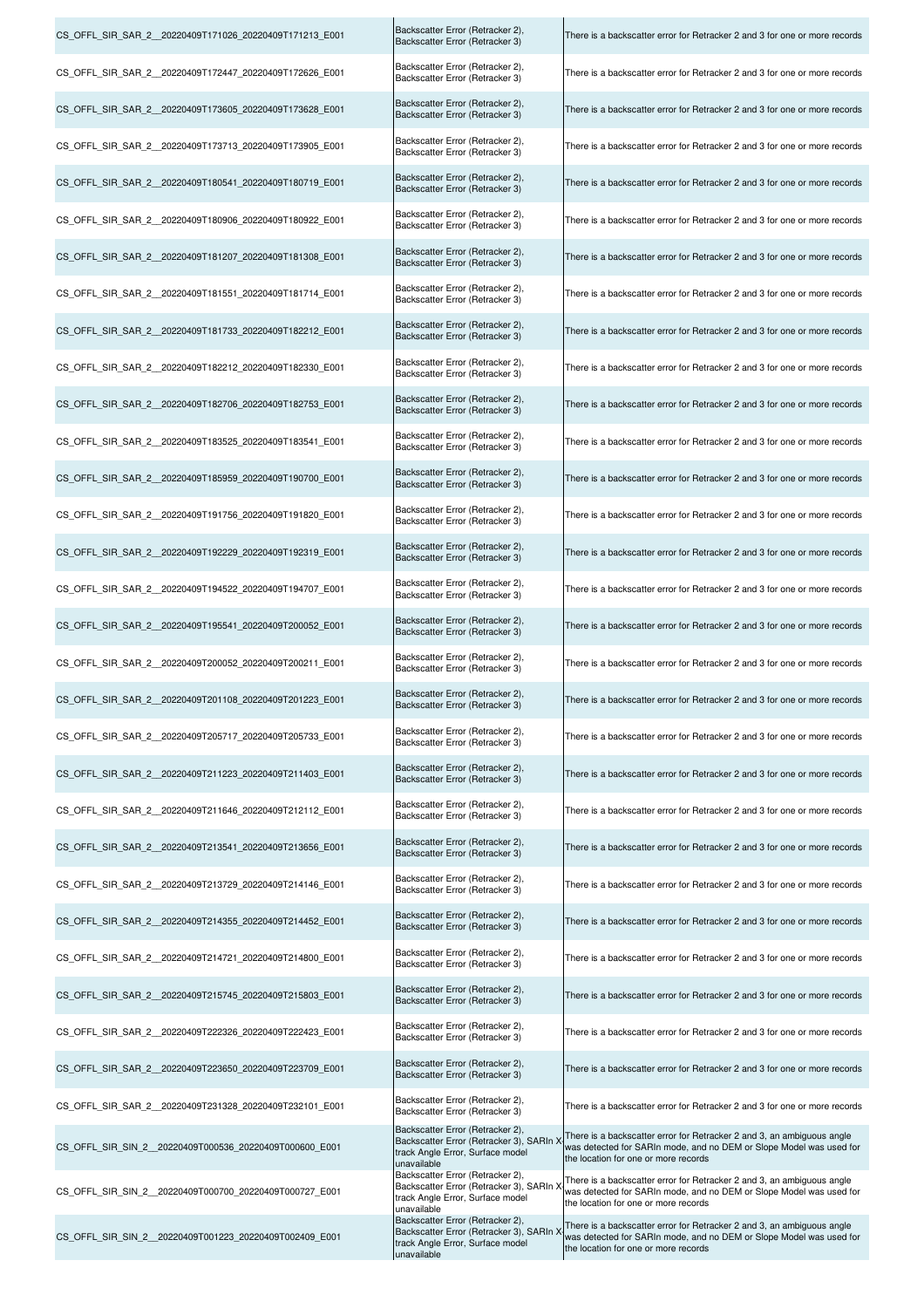| CS_OFFL_SIR_SIN_2_20220409T005427_20220409T005605_E001 | Backscatter Error (Retracker 2),<br>Backscatter Error (Retracker 3), SARIn ><br>track Angle Error                               | There is a backscatter error for Retracker 2 and 3 and an ambiguous angle<br>was detected for SARIn mode for one or more records                                                      |
|--------------------------------------------------------|---------------------------------------------------------------------------------------------------------------------------------|---------------------------------------------------------------------------------------------------------------------------------------------------------------------------------------|
| CS OFFL SIR SIN 2 20220409T005708 20220409T005853 E001 | SARIn X-track Angle Error                                                                                                       | An ambiguous angle was detected for SARIn mode for one or more<br>records                                                                                                             |
| CS OFFL SIR SIN 2 20220409T010454 20220409T010617 E001 | Backscatter Error (Retracker 2),<br>Backscatter Error (Retracker 3), SARIn )<br>track Angle Error                               | There is a backscatter error for Retracker 2 and 3 and an ambiguous angle<br>was detected for SARIn mode for one or more records                                                      |
| CS_OFFL_SIR_SIN_2_20220409T015422_20220409T015822_E001 | Backscatter Error (Retracker 2),<br>Backscatter Error (Retracker 3), SARIn<br>track Angle Error, Surface model<br>unavailable   | There is a backscatter error for Retracker 2 and 3, an ambiguous angle<br>was detected for SARIn mode, and no DEM or Slope Model was used for<br>the location for one or more records |
| CS OFFL SIR SIN 2 20220409T023435 20220409T023803 E001 | Backscatter Error (Retracker 2),<br>Backscatter Error (Retracker 3), SARIn )<br>track Angle Error                               | There is a backscatter error for Retracker 2 and 3 and an ambiguous angle<br>was detected for SARIn mode for one or more records                                                      |
| CS OFFL SIR SIN 2 20220409T024334 20220409T024450 E001 | Backscatter Error (Retracker 2),<br>Backscatter Error (Retracker 3), SARIn )<br>track Angle Error                               | There is a backscatter error for Retracker 2 and 3 and an ambiguous angle<br>was detected for SARIn mode for one or more records                                                      |
| CS_OFFL_SIR_SIN_2_20220409T031318_20220409T031436_E001 | Backscatter Error (Retracker 2),<br>Backscatter Error (Retracker 3)                                                             | There is a backscatter error for Retracker 2 and 3 for one or more records                                                                                                            |
| CS_OFFL_SIR_SIN_2_20220409T032121_20220409T032225_E001 | Backscatter Error (Retracker 2),<br>Backscatter Error (Retracker 3), SARIn ><br>track Angle Error, Surface model<br>unavailable | There is a backscatter error for Retracker 2 and 3, an ambiguous angle<br>was detected for SARIn mode, and no DEM or Slope Model was used for<br>the location for one or more records |
| CS OFFL SIR SIN 2 20220409T033315 20220409T033519 E001 | Backscatter Error (Retracker 2),<br>Backscatter Error (Retracker 3)                                                             | There is a backscatter error for Retracker 2 and 3 for one or more records                                                                                                            |
| CS_OFFL_SIR_SIN_2_20220409T033631_20220409T033712_E001 | Backscatter Error (Retracker 2),<br>Backscatter Error (Retracker 3), SARIn ><br>track Angle Error, Surface model<br>unavailable | There is a backscatter error for Retracker 2 and 3, an ambiguous angle<br>was detected for SARIn mode, and no DEM or Slope Model was used for<br>the location for one or more records |
| CS OFFL SIR SIN 2 20220409T041345 20220409T041706 E001 | Backscatter Error (Retracker 2),<br>Backscatter Error (Retracker 3), SARIn ><br>track Angle Error                               | There is a backscatter error for Retracker 2 and 3 and an ambiguous angle<br>was detected for SARIn mode for one or more records                                                      |
| CS OFFL SIR SIN 2 20220409T042221 20220409T042345 E001 | Backscatter Error (Retracker 2),<br>Backscatter Error (Retracker 3), SARIn ><br>track Angle Error                               | There is a backscatter error for Retracker 2 and 3 and an ambiguous angle<br>was detected for SARIn mode for one or more records                                                      |
| CS OFFL SIR SIN 2 20220409T044402 20220409T044730 E001 | Backscatter Error (Retracker 2),<br>Backscatter Error (Retracker 3)                                                             | There is a backscatter error for Retracker 2 and 3 for one or more records                                                                                                            |
| CS OFFL SIR SIN 2 20220409T050406 20220409T050557 E001 | Backscatter Error (Retracker 2),<br>Backscatter Error (Retracker 3), SARIn ><br>track Angle Error                               | There is a backscatter error for Retracker 2 and 3 and an ambiguous angle<br>was detected for SARIn mode for one or more records                                                      |
| CS_OFFL_SIR_SIN_2_20220409T055054_20220409T055245_E001 | Backscatter Error (Retracker 2),<br>Backscatter Error (Retracker 3), SARIn ><br>track Angle Error                               | There is a backscatter error for Retracker 2 and 3 and an ambiguous angle<br>was detected for SARIn mode for one or more records                                                      |
| CS OFFL SIR SIN 2 20220409T060121 20220409T060230 E001 | Backscatter Error (Retracker 2),<br>Backscatter Error (Retracker 3), SARIn ><br>track Angle Error                               | There is a backscatter error for Retracker 2 and 3 and an ambiguous angle<br>was detected for SARIn mode for one or more records                                                      |
| CS_OFFL_SIR_SIN_2_20220409T064002_20220409T064058_E001 | Backscatter Error (Retracker 2),<br>Backscatter Error (Retracker 3), SARIn )<br>track Angle Error                               | There is a backscatter error for Retracker 2 and 3 and an ambiguous angle<br>was detected for SARIn mode for one or more records                                                      |
| CS_OFFL_SIR_SIN_2_20220409T064058_20220409T064107_E001 | SARIn X-track Angle Error                                                                                                       | An ambiguous angle was detected for SARIn mode for one or more<br>records                                                                                                             |
| CS OFFL SIR SIN 2 20220409T064356 20220409T064503 E001 | Backscatter Error (Retracker 2),<br>Backscatter Error (Retracker 3), SARIn )<br>track Angle Error                               | There is a backscatter error for Retracker 2 and 3 and an ambiguous angle<br>was detected for SARIn mode for one or more records                                                      |
| CS OFFL SIR SIN 2 20220409T072912 20220409T073049 E001 | Backscatter Error (Retracker 2),<br>Backscatter Error (Retracker 3), SARIn )<br>track Angle Error                               | There is a backscatter error for Retracker 2 and 3 and an ambiguous angle<br>was detected for SARIn mode for one or more records                                                      |
| CS OFFL SIR SIN 2 20220409T073822 20220409T074019 E001 | Backscatter Error (Retracker 2),<br>Backscatter Error (Retracker 3), SARIn ><br>track Angle Error                               | There is a backscatter error for Retracker 2 and 3 and an ambiguous angle<br>was detected for SARIn mode for one or more records                                                      |
| CS_OFFL_SIR_SIN_2_20220409T082202_20220409T082418_E001 | Backscatter Error (Retracker 2),<br>Backscatter Error (Retracker 3), SARIn ><br>track Angle Error, Surface model<br>unavailable | There is a backscatter error for Retracker 2 and 3, an ambiguous angle<br>was detected for SARIn mode, and no DEM or Slope Model was used for<br>the location for one or more records |
| CS_OFFL_SIR_SIN_2_20220409T083813_20220409T084124_E001 | Backscatter Error (Retracker 2),<br>Backscatter Error (Retracker 3), SARIn ><br>track Angle Error, Surface model<br>unavailable | There is a backscatter error for Retracker 2 and 3, an ambiguous angle<br>was detected for SARIn mode, and no DEM or Slope Model was used for<br>the location for one or more records |
| CS OFFL SIR SIN 2 20220409T090828 20220409T091016 E001 | Backscatter Error (Retracker 2),<br>Backscatter Error (Retracker 3), SARIn<br>track Angle Error                                 | There is a backscatter error for Retracker 2 and 3 and an ambiguous angle<br>was detected for SARIn mode for one or more records                                                      |
| CS_OFFL_SIR_SIN_2_20220409T091658_20220409T092351_E001 | Backscatter Error (Retracker 2),<br>Backscatter Error (Retracker 3), SARIn ><br>track Angle Error                               | There is a backscatter error for Retracker 2 and 3 and an ambiguous angle<br>was detected for SARIn mode for one or more records                                                      |
| CS_OFFL_SIR_SIN_2_20220409T092453_20220409T092559_E001 | Backscatter Error (Retracker 2),<br>Backscatter Error (Retracker 3), SARIn )<br>track Angle Error, Surface model<br>unavailable | There is a backscatter error for Retracker 2 and 3, an ambiguous angle<br>was detected for SARIn mode, and no DEM or Slope Model was used for<br>the location for one or more records |
| CS_OFFL_SIR_SIN_2_20220409T092824_20220409T093108_E001 | SARIn X-track Angle Error, Surface<br>model unavailable                                                                         | An ambiguous angle was detected for SARIn mode and no DEM or Slope<br>Model was used for one or more records                                                                          |
| CS_OFFL_SIR_SIN_2_20220409T093604_20220409T094057_E001 | Backscatter Error (Retracker 2),<br>Backscatter Error (Retracker 3)                                                             | There is a backscatter error for Retracker 2 and 3 for one or more records                                                                                                            |
| CS OFFL SIR SIN 2 20220409T094541 20220409T094703 E001 | Backscatter Error (Retracker 2),<br>Backscatter Error (Retracker 3)                                                             | There is a backscatter error for Retracker 2 and 3 for one or more records                                                                                                            |
| CS_OFFL_SIR_SIN_2_20220409T095414_20220409T095536_E001 | Backscatter Error (Retracker 2),<br>Backscatter Error (Retracker 3)                                                             | There is a backscatter error for Retracker 2 and 3 for one or more records                                                                                                            |
| CS OFFL SIR SIN 2 20220409T095744 20220409T100256 E001 | Backscatter Error (Retracker 2),<br>Backscatter Error (Retracker 3), SARIn ><br>track Angle Error, Surface model<br>unavailable | There is a backscatter error for Retracker 2 and 3, an ambiguous angle<br>was detected for SARIn mode, and no DEM or Slope Model was used for<br>the location for one or more records |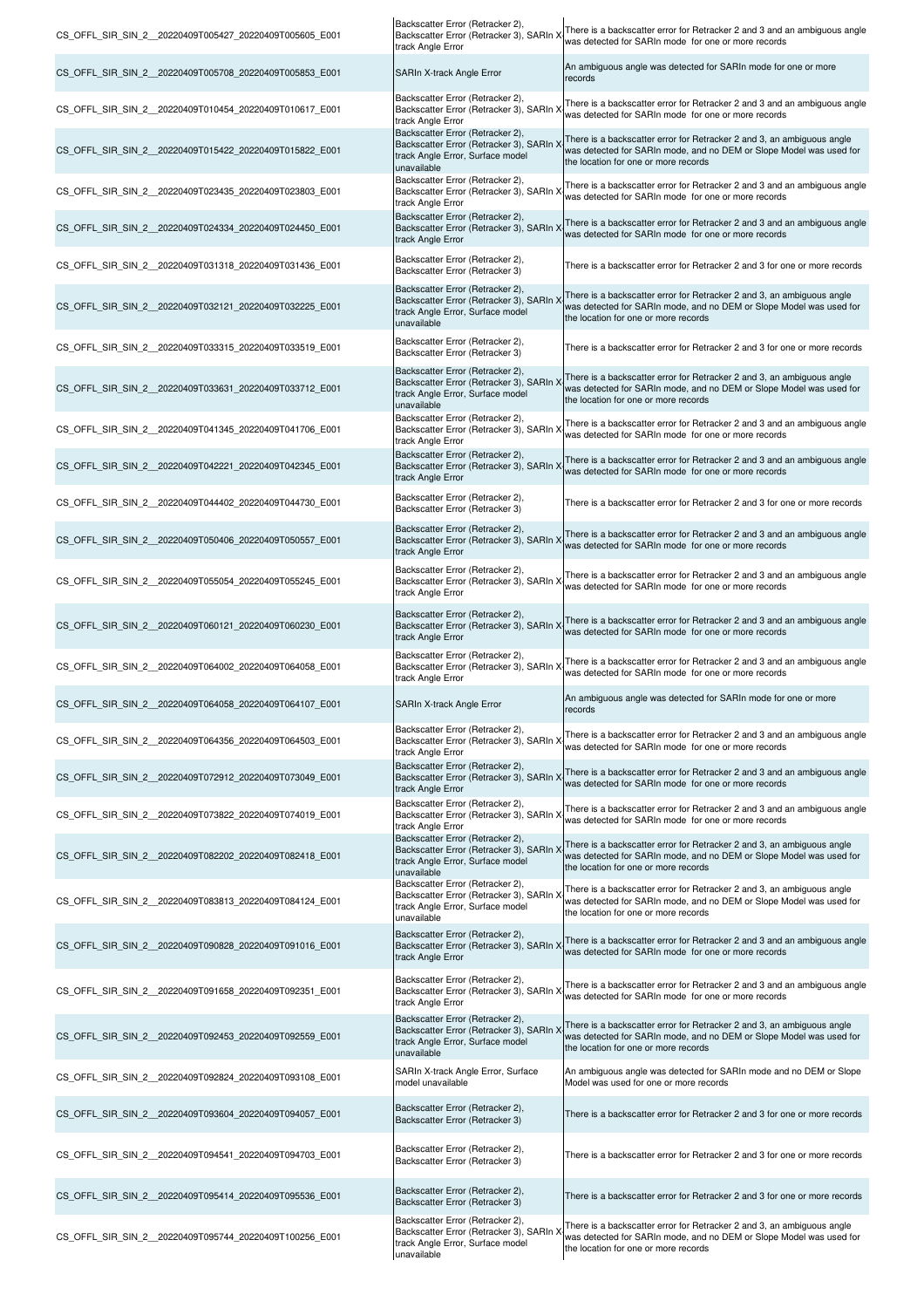| CS_OFFL_SIR_SIN_2_20220409T101844_20220409T102234_E001  | SARIn X-track Angle Error, Surface<br>model unavailable                                                                         | An ambiguous angle was detected for SARIn mode and no DEM or Slope<br>Model was used for one or more records                                                                          |
|---------------------------------------------------------|---------------------------------------------------------------------------------------------------------------------------------|---------------------------------------------------------------------------------------------------------------------------------------------------------------------------------------|
| CS OFFL SIR SIN 2 20220409T104735 20220409T105036 E001  | Backscatter Error (Retracker 2),<br>Backscatter Error (Retracker 3), SARIn X<br>track Angle Error                               | There is a backscatter error for Retracker 2 and 3 and an ambiguous angle<br>was detected for SARIn mode for one or more records                                                      |
| CS OFFL SIR SIN 2 20220409T105452 20220409T105458 E001  | SARIn X-track Angle Error                                                                                                       | An ambiguous angle was detected for SARIn mode for one or more<br>records                                                                                                             |
| CS_OFFL_SIR_SIN_2_20220409T105710_20220409T105951_E001  | Backscatter Error (Retracker 2),<br>Backscatter Error (Retracker 3), SARIn ><br>track Angle Error                               | There is a backscatter error for Retracker 2 and 3 and an ambiguous angle<br>was detected for SARIn mode for one or more records                                                      |
| CS OFFL SIR SIN 2 20220409T113747 20220409T113915 E001  | Backscatter Error (Retracker 2),<br>Backscatter Error (Retracker 3)                                                             | There is a backscatter error for Retracker 2 and 3 for one or more records                                                                                                            |
| CS_OFFL_SIR_SIN_2_20220409T113915_20220409T114119_E001  | Backscatter Error (Retracker 2),<br>Backscatter Error (Retracker 3), SARIn )<br>track Angle Error, Surface model<br>unavailable | There is a backscatter error for Retracker 2 and 3, an ambiguous angle<br>was detected for SARIn mode, and no DEM or Slope Model was used for<br>the location for one or more records |
| CS OFFL SIR SIN 2 20220409T115721 20220409T115914 E001  | SARIn X-track Angle Error, Surface<br>model unavailable                                                                         | An ambiguous angle was detected for SARIn mode and no DEM or Slope<br>Model was used for one or more records                                                                          |
| CS OFFL SIR SIN 2 20220409T122709 20220409T122826 E001  | Backscatter Error (Retracker 2),<br>Backscatter Error (Retracker 3), SARIn ><br>track Angle Error                               | There is a backscatter error for Retracker 2 and 3 and an ambiguous angle<br>was detected for SARIn mode for one or more records                                                      |
| CS OFFL SIR SIN 2 20220409T123352 20220409T123358 E001  | SARIn X-track Angle Error                                                                                                       | An ambiguous angle was detected for SARIn mode for one or more<br>records                                                                                                             |
| CS_OFFL_SIR_SIN_2_20220409T123724_20220409T123844_E001  | Backscatter Error (Retracker 2),<br>Backscatter Error (Retracker 3), SARIn ><br>track Angle Error                               | There is a backscatter error for Retracker 2 and 3 and an ambiguous angle<br>was detected for SARIn mode for one or more records                                                      |
| CS_OFFL_SIR_SIN_2_20220409T131325_20220409T131813_E001  | Backscatter Error (Retracker 2),<br>Backscatter Error (Retracker 3), SARIn ><br>track Angle Error, Surface model<br>unavailable | There is a backscatter error for Retracker 2 and 3, an ambiguous angle<br>was detected for SARIn mode, and no DEM or Slope Model was used for<br>the location for one or more records |
| CS_OFFL_SIR_SIN_2_20220409T132554_20220409T132629_E001  | Backscatter Error (Retracker 2),<br>Backscatter Error (Retracker 3), SARIn ><br>track Angle Error, Surface model<br>unavailable | There is a backscatter error for Retracker 2 and 3, an ambiguous angle<br>was detected for SARIn mode, and no DEM or Slope Model was used for<br>the location for one or more records |
| CS_OFFL_SIR_SIN_2_20220409T132755_20220409T132859_E001  | Backscatter Error (Retracker 2),<br>Backscatter Error (Retracker 3), SARIn ><br>track Angle Error, Surface model<br>unavailable | There is a backscatter error for Retracker 2 and 3, an ambiguous angle<br>was detected for SARIn mode, and no DEM or Slope Model was used for<br>the location for one or more records |
| CS_OFFL_SIR_SIN_2_20220409T140704_20220409T140828_E001  | Backscatter Error (Retracker 2),<br>Backscatter Error (Retracker 3), SARIn ><br>track Angle Error                               | There is a backscatter error for Retracker 2 and 3 and an ambiguous angle<br>was detected for SARIn mode for one or more records                                                      |
| CS_OFFL_SIR_SIN_2_20220409T141631_20220409T141743_E001  | Backscatter Error (Retracker 2),<br>Backscatter Error (Retracker 3), SARIn ><br>track Angle Error                               | There is a backscatter error for Retracker 2 and 3 and an ambiguous angle<br>was detected for SARIn mode for one or more records                                                      |
| CS OFFL SIR SIN 2 20220409T145347 20220409T145511 E001  | Backscatter Error (Retracker 2),<br>Backscatter Error (Retracker 3), SARIn ><br>track Angle Error, Surface model<br>unavailable | There is a backscatter error for Retracker 2 and 3, an ambiguous angle<br>was detected for SARIn mode, and no DEM or Slope Model was used for<br>the location for one or more records |
| CS OFFL SIR SIN_2 _20220409T150808_20220409T150831_E001 | Backscatter Error (Retracker 2),<br>Backscatter Error (Retracker 3)                                                             | There is a backscatter error for Retracker 2 and 3 for one or more records                                                                                                            |
| CS OFFL SIR SIN 2 20220409T151628 20220409T151806 E001  | Backscatter Error (Retracker 2),<br>Backscatter Error (Retracker 3)                                                             | There is a backscatter error for Retracker 2 and 3 for one or more records                                                                                                            |
| CS OFFL SIR SIN 2 20220409T154638 20220409T154804 E001  | Backscatter Error (Retracker 2),<br>Backscatter Error (Retracker 3), SARIn ><br>track Angle Error                               | There is a backscatter error for Retracker 2 and 3 and an ambiguous angle<br>was detected for SARIn mode for one or more records                                                      |
| CS OFFL SIR SIN 2 20220409T155320 20220409T155625 E001  | Backscatter Error (Retracker 2),<br>Backscatter Error (Retracker 3), SARIn ><br>track Angle Error                               | There is a backscatter error for Retracker 2 and 3 and an ambiguous angle<br>was detected for SARIn mode for one or more records                                                      |
| CS OFFL SIR SIN 2 20220409T172626 20220409T172934 E001  | Backscatter Error (Retracker 2),<br>Backscatter Error (Retracker 3), SARIn X<br>track Angle Error                               | There is a backscatter error for Retracker 2 and 3 and an ambiguous angle<br>was detected for SARIn mode for one or more records                                                      |
| CS OFFL SIR SIN 2 20220409T173222 20220409T173605 E001  | Backscatter Error (Retracker 2),<br>Backscatter Error (Retracker 3), SARIn X<br>track Angle Error                               | There is a backscatter error for Retracker 2 and 3 and an ambiguous angle<br>was detected for SARIn mode for one or more records                                                      |
| CS OFFL SIR SIN 2 20220409T173628 20220409T173713 E001  | Backscatter Error (Retracker 2),<br>Backscatter Error (Retracker 3)                                                             | There is a backscatter error for Retracker 2 and 3 for one or more records                                                                                                            |
| CS_OFFL_SIR_SIN_2_20220409T181714_20220409T181732_E001  | Backscatter Error (Retracker 2),<br>Backscatter Error (Retracker 3)                                                             | There is a backscatter error for Retracker 2 and 3 for one or more records                                                                                                            |
| CS OFFL SIR SIN 2 20220409T182331 20220409T182705 E001  | Backscatter Error (Retracker 2),<br>Backscatter Error (Retracker 3), SARIn X<br>track Angle Error                               | There is a backscatter error for Retracker 2 and 3 and an ambiguous angle<br>was detected for SARIn mode for one or more records                                                      |
| CS OFFL SIR SIN 2 20220409T182753 20220409T182833 E001  | Backscatter Error (Retracker 2),<br>Backscatter Error (Retracker 3), SARIn ><br>track Angle Error, Surface model<br>unavailable | There is a backscatter error for Retracker 2 and 3, an ambiguous angle<br>was detected for SARIn mode, and no DEM or Slope Model was used for<br>the location for one or more records |
| CS OFFL SIR SIN 2 20220409T190700 20220409T190934 E001  | Backscatter Error (Retracker 2),<br>Backscatter Error (Retracker 3), SARIn ><br>track Angle Error                               | There is a backscatter error for Retracker 2 and 3 and an ambiguous angle<br>was detected for SARIn mode for one or more records                                                      |
| CS_OFFL_SIR_SIN_2_20220409T191130_20220409T191345_E001  | SARIn X-track Angle Error                                                                                                       | An ambiguous angle was detected for SARIn mode for one or more<br>records                                                                                                             |
| CS_OFFL_SIR_SIN_2_20220409T191626_20220409T191755_E001  | Backscatter Error (Retracker 2),<br>Backscatter Error (Retracker 3), SARIn X<br>track Angle Error                               | There is a backscatter error for Retracker 2 and 3 and an ambiguous angle<br>was detected for SARIn mode for one or more records                                                      |
| CS_OFFL_SIR_SIN_2_20220409T194707_20220409T194922_E001  | Backscatter Error (Retracker 2),<br>Backscatter Error (Retracker 3)                                                             | There is a backscatter error for Retracker 2 and 3 for one or more records                                                                                                            |
| CS OFFL SIR SIN 2 20220409T200212 20220409T200330 E001  | Backscatter Error (Retracker 2),<br>Backscatter Error (Retracker 3), SARIn ><br>track Angle Error                               | There is a backscatter error for Retracker 2 and 3 and an ambiguous angle<br>was detected for SARIn mode for one or more records                                                      |
| CS_OFFL_SIR_SIN_2_20220409T200723_20220409T200849_E001  | Backscatter Error (Retracker 2),<br>Backscatter Error (Retracker 3), SARIn ><br>track Angle Error                               | There is a backscatter error for Retracker 2 and 3 and an ambiguous angle<br>was detected for SARIn mode for one or more records                                                      |

 $\blacksquare$